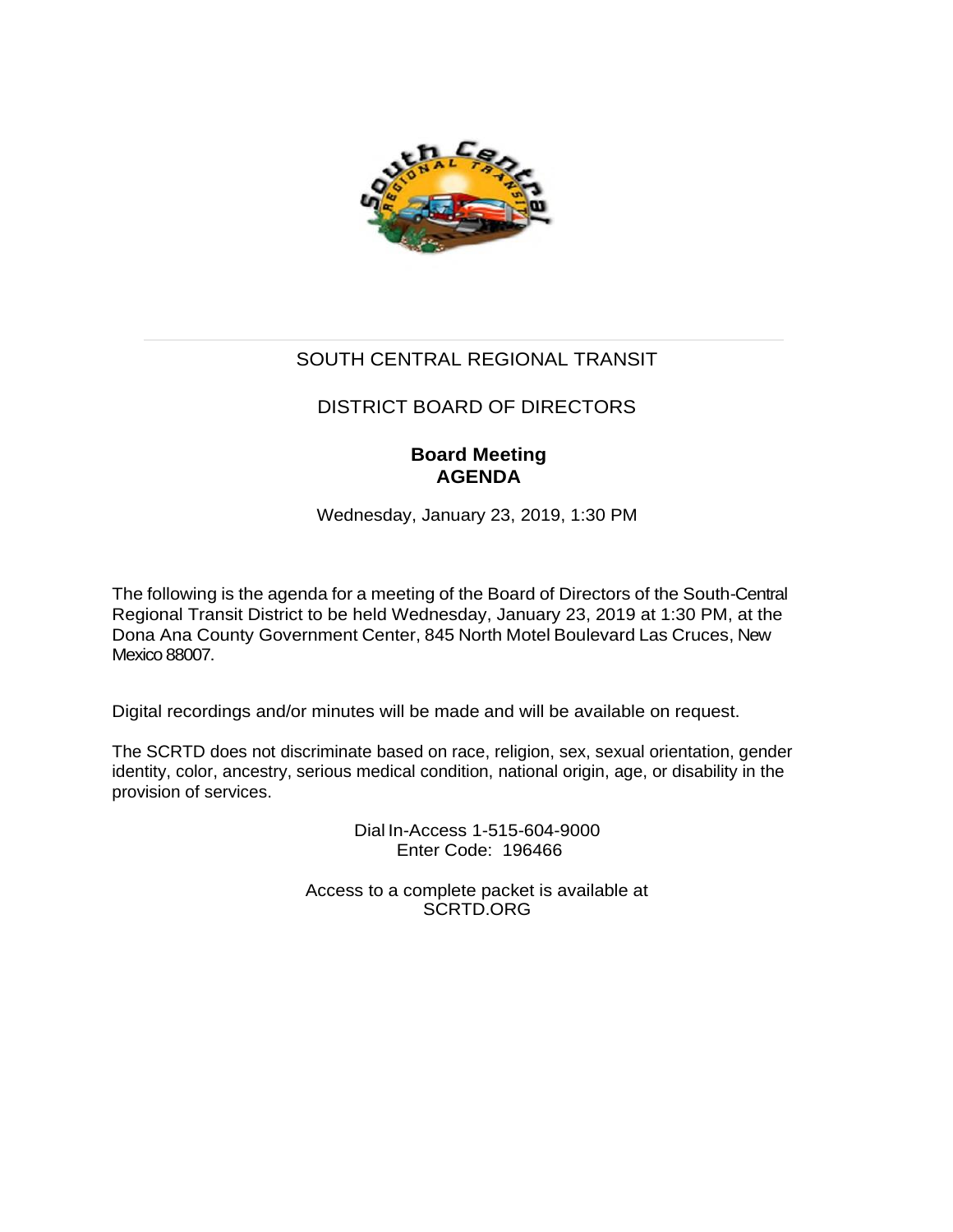

Call to Order

- 1. PledgeofAllegiance
- 2. Roll Call
- 3. Changes to the agenda
- 4. Public Input
- 5. Approval of SCRTD Meeting Minutes of November 28, 2018
- 6. Financial Report for the Period Ending December 31, 2018 Velma Navarrete
- 7. Executive Director's Report- David Armijo
- 8. Discussion items
	- a. 54 Legislature First Session 2019 Capital Outlay Request Update
	- b. Las Cruces Day in Santa Fe
	- c. Books on the Bus
	- d. Las Cruces Transportation Policy Review Committee
	- e. Santa Teresa Border Area Transportation Plan—Sharon Thomas
	- f. Workforce Connection Transportation Committee—Sharon Thomas
	- g. SCRTD Meeting Schedule for the Year 2019
	- h. STS Contract Early Closeout February 28, 2019
- 9. Action items:
	- a. A Resolution approving the Financial Statements as of December 31, 2018.
	- b. A Resolution approving Budget Adjustments as of December 31, 2018.
	- c. A Resolution approving the SCRTD Meeting Schedule for the Year 2019
	- d. A Resolution approving the Early Closeout of the STS Contract, February 28, 2019.
- 10. Board Comment
- 11. Adjourn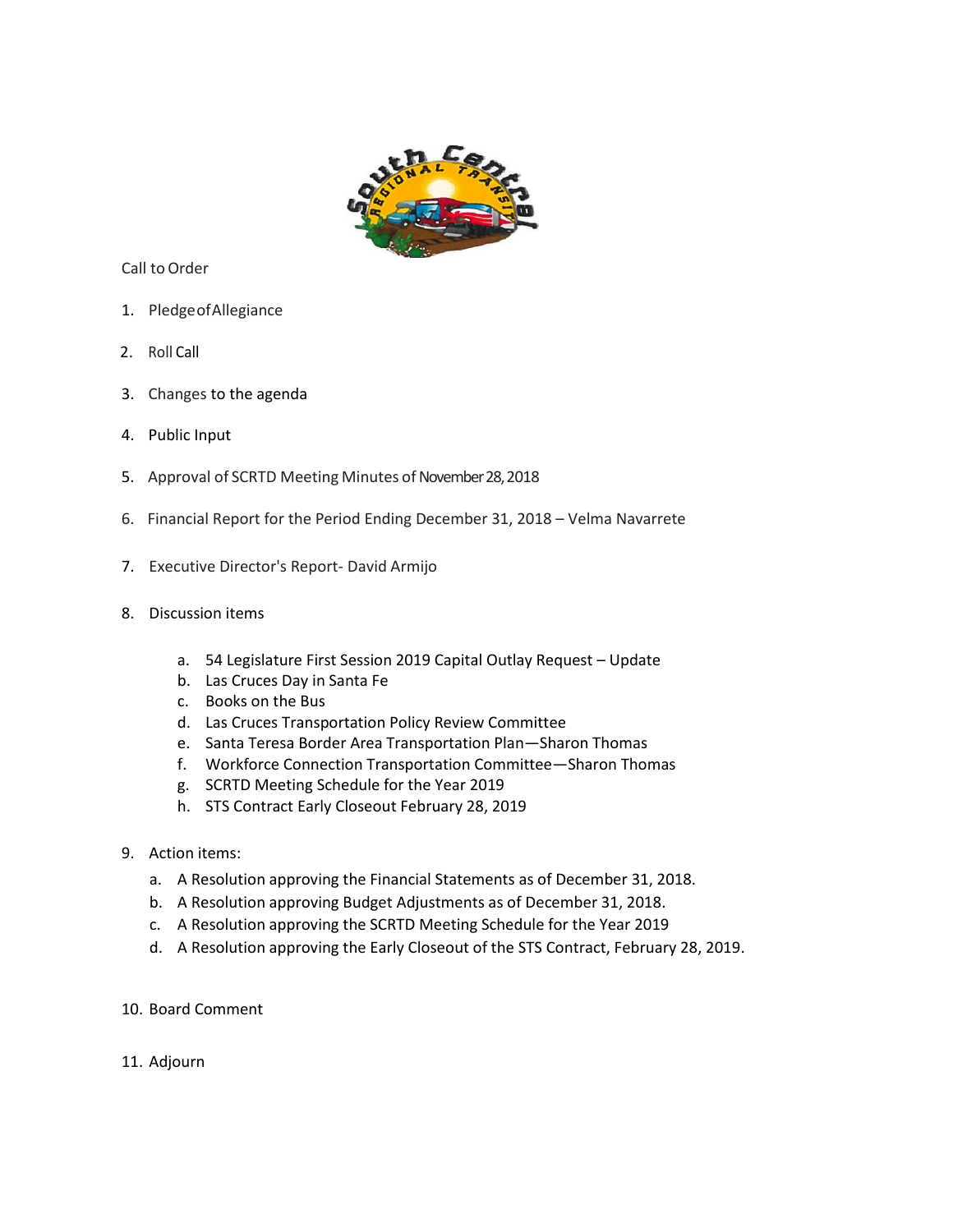#### **South Central RTD**

**Board of Directors Meeting Wednesday, November 28, 2018 - 1:30 PM Dona Ana County Government Center 845 N. Motel Blvd., Las Cruces, NM 88007**

**Mesilla Valley Intermodal Transit Terminal 300 W. Lohman Avenue, Las Cruces, NM 88005**

#### **MINUTES**

#### **MEMBERS PRESENT:**

Nora Barraza, RTD Vice Chair, Town of Mesilla Jack Eakman, City of Las Cruces Billy Garrett, RTD Secretary, Dona Ana County Gerald LaFont, City of Elephant Butte Majorie Powey, Village of Williamsburg, attending by telephone

#### **MEMBERS ABSENT:**

Javier Perea, RTD Chair, City of Sunland Park Diana Trujillo, City of Anthony Steve Green, City of T or C James "Slim" Whitlock, Village of Hatch

**SCRTD STAFF:** David Armijo, SCRTD Executive Director Velma Navarrete, SCRTD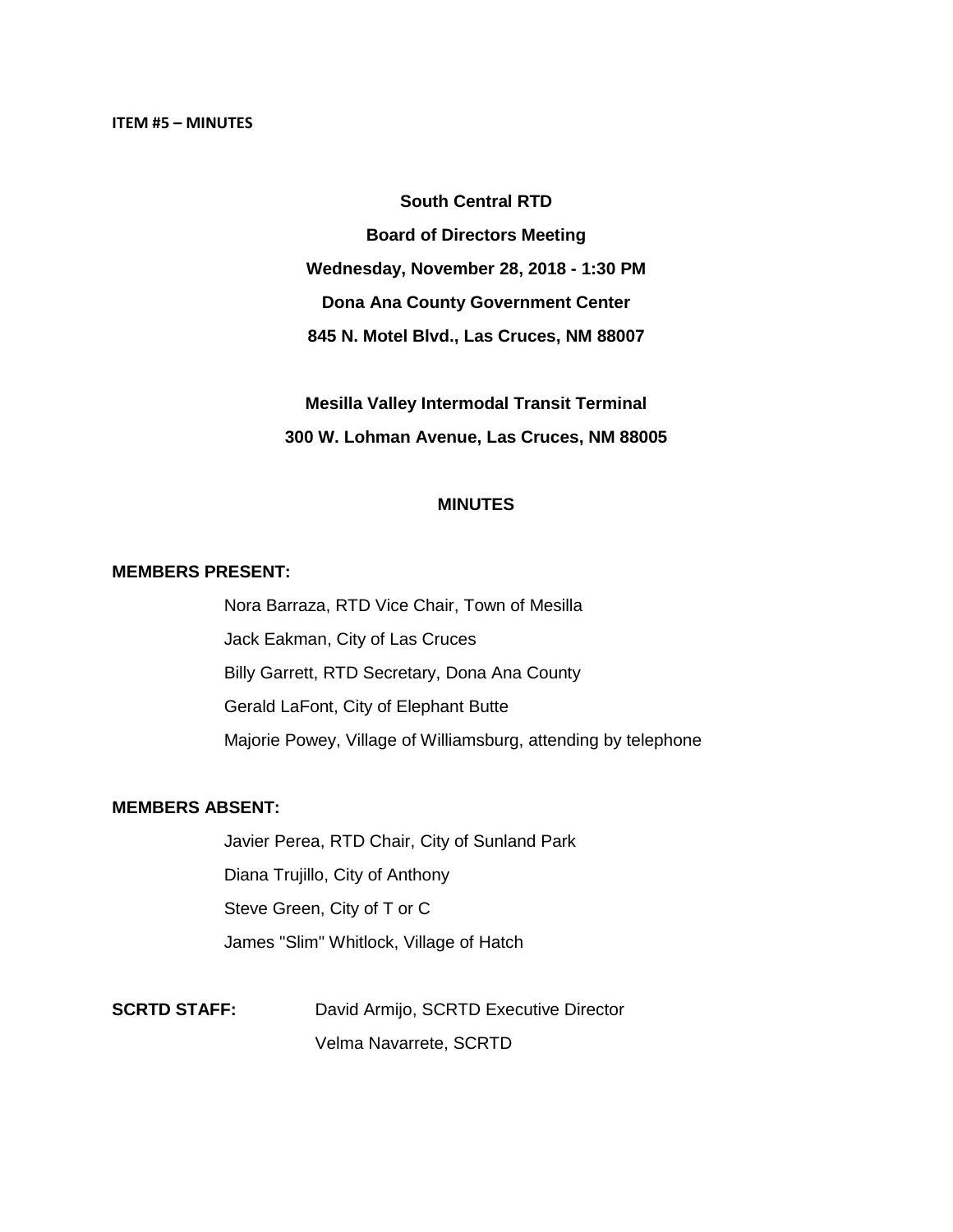**OTHERS PRESENT:** Sharon Thomas, Citizens Advisory Member Jay Armijo, SCCOG Mike Bartholomew, RoadRUNNER Transit Michael McAdams, MPO Becky Baum, RC Creations, LLC, Transcriptionist

# **1. PLEDGE OF ALLEGIANCE (1:32 PM)**

Perea: Good afternoon everyone. Welcome to this regular meeting of the South Central Regional Transit District. Today is November 28, 2018. It is 1:32 p.m. This session is now in order. If we can please rise for the pledge. Mayor Barraza if you can lease us please.

ALL STAND FOR THE PLEDGE OF ALLEGIANCE.

#### **2. ROLL CALL**

Perea: All right. If I can have a roll call, please.

Baum: Certainly. Javier Perea.

Perea: Present

Baum: Majorie Powey.

Powey: Present, by phone.

Baum: Thank you. Nora Barraza.

Barraza: Here.

Baum: Jack Eakman.

Eakman: Here.

Baum: Billy Garrett.

Garrett: Here.

Baum: Gerald LaFont.

LaFont: Present.

Baum: Diana Trujillo.

Trujillo: Here by phone.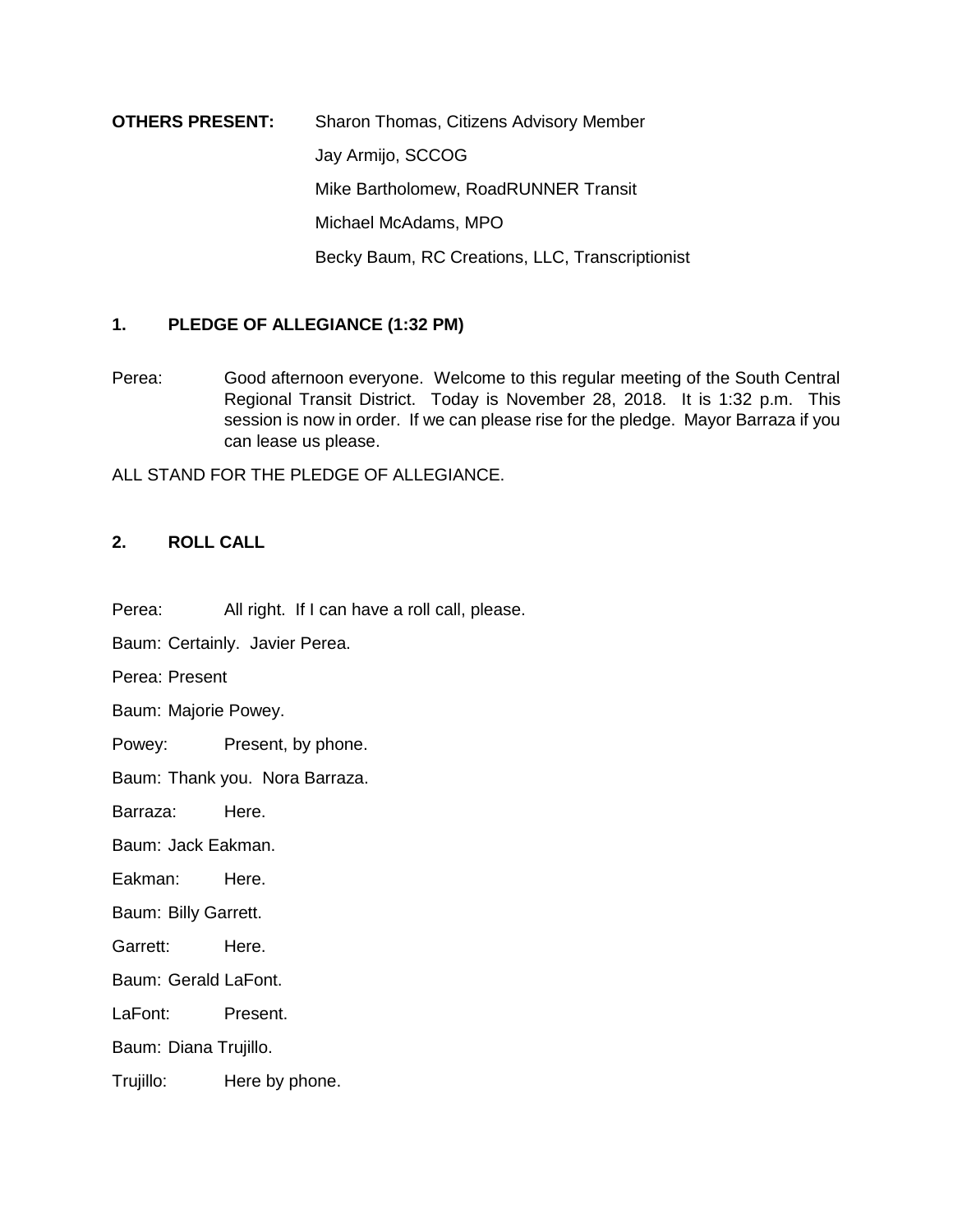- Baum: By phone. Thank you. James Whitlock, absent. Steve Green, absent. You do have a quorum.
- Perea: Thank you very much. All right. And just for the record I want to let the record so that there was an executive session on November 1, 2018 at 1:00 p.m. at the Move-It Center and that was to discuss personnel matters pursuant to NMSA 10- 15-1-HH ().

#### **3. CHANGES TO THE AGENDA**

- Perea: Moving on. Item number three, changes to the agenda. Are there any changes to the agenda?
- Barraza: Mr. Chair.

Perea: Madam Mayor.

- Barraza: I'm not sure, I caught part of the conversation. I know that Commissioner Garrett must leave, and I don't know if you want to move the action items up before discussion items or how you want to work that so that we do have a quorum in order to take of action.
- Perea: I believe item six, seven, eight, and nine are kind of connected. If we were to discuss those items first and then do public input and item number 5.
- Barraza: Yes. I just want to make sure we have a quorum to take care of action. Okay.
- Perea: Is everyone okay with that.

Barraza: I'm fine.

- Perea: So, at this moment I'll entertain a motion ... yes.
- Trujillo: If I need to I have a virus and I've been throwing up so I'm not feeling good.

Perea: Okay.

- Barraza: Okay.
- Perea: So then at this moment I would entertain a motion to approve the agenda as amended with item six, seven, eight, and nine and the closed session, and then discussion item four and five after the closed session and the action item of the Executive Director's contract after item 10 in open session.
- Eakman: Mr. Chair. Could I request an addition to the agenda? And that would be a discussion on the December meeting.
- Perea: Okay. We consider during board comment. That work?
- Eakman: That would work fine. Thank you. And then I'd move approval of the agenda as revised.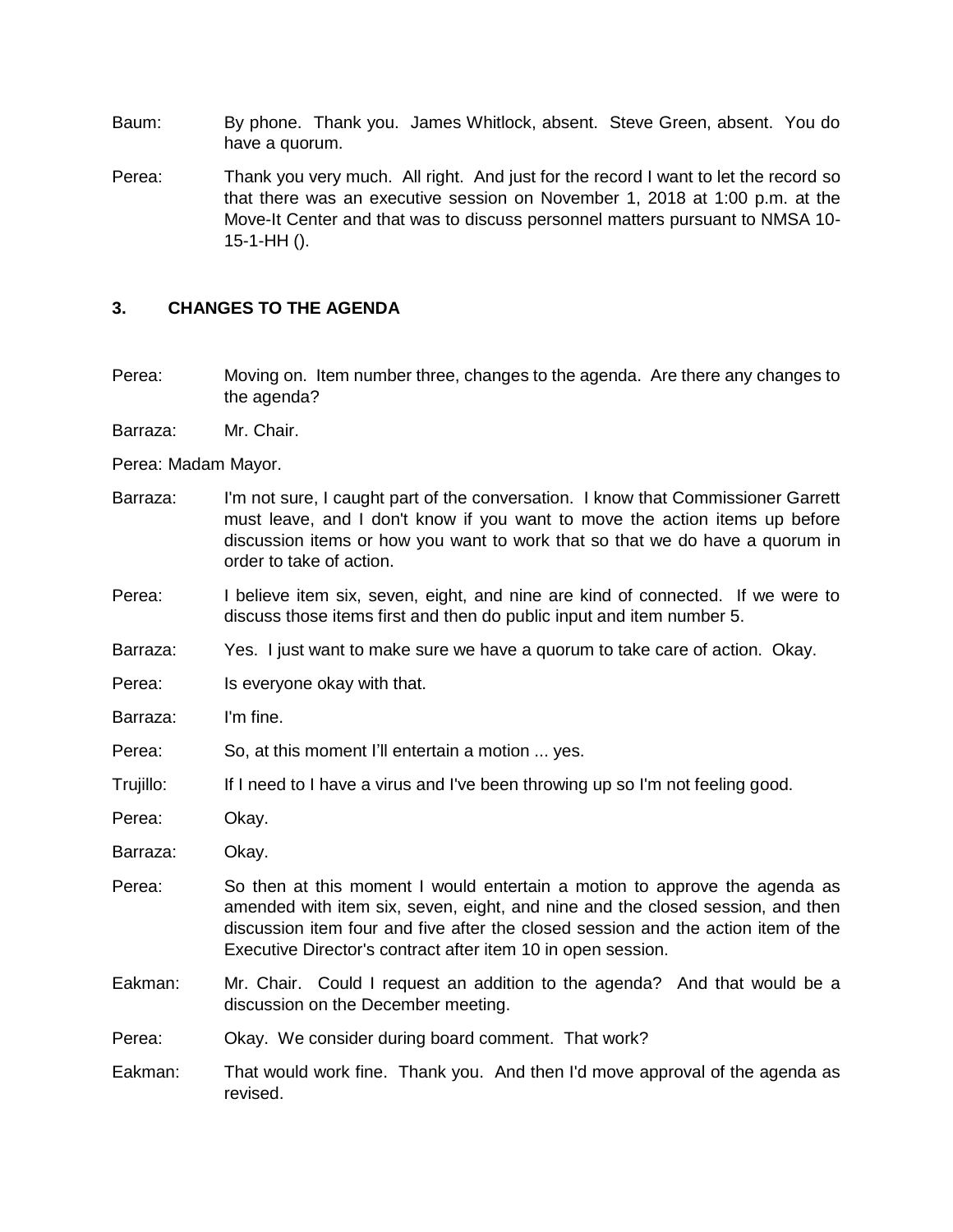Perea: So, I have a motion on the floor made by Councilor Eakman. Is there a second?

Barraza: Second.

Perea: The motion has been seconded by Mayor Barraza. Any other discussion? Seeing one. All those in favor say aye.

MOTION PASSES UNANIMOUSLY.

Perea: All opposed say nay. Abstentions. Motion carries unanimously. The agenda order has been approved.

## **6. FINANCIAL REPORT FOR THE PERIOD ENDING October 31, 2018**

- Perea: Okay, we jump over to item number six, Financial report for the period ending October 31, 2018.
- Navarrete: Good afternoon Board Member, Chair. So, I'm going to move forward with the PowerPoint presentation over to the financial part. Did I move too forward too much?
- Armijo: It's a different one. Look for finance on there. Click on that one. It's a different PowerPoint. You need to close this one and go to the next PowerPoint.
- Navarrete: Okay. I got it. Okay we are starting off with the account balances at the end of the month. I believe everybody has these sheets, so this is where we were at October 31st. Those are our three accounts with a total of \$64,559.44. Are there any questions regarding this slide? It just to depict a picture of where we were at on October 31st.
- Barraza: Chair. I just have a quick question.

Navarrete: Yes ma'am.

Barraza: Mr. Chair. If I may?

Perea: Madam Mayor.

- Barraza: On the Operating Account, is that for our fuel? What exactly comes out of the Operating Account? Everything except Payroll?
- Navarrete: Everything except Payroll.
- Barraza: Okay. Thank you.
- Navarrete: Yes. You're welcome. Any further questions? So, moving on to the next slide which is the expenditures potion of the report. What you see highlighted and you probably have it in grey is the month of October Expenditures and they're average compared to the previous month, though ones that may stick out would be where we have requested a revision request and those are also highlighted, they're next to the Budget Column. That is because we needed to move some money around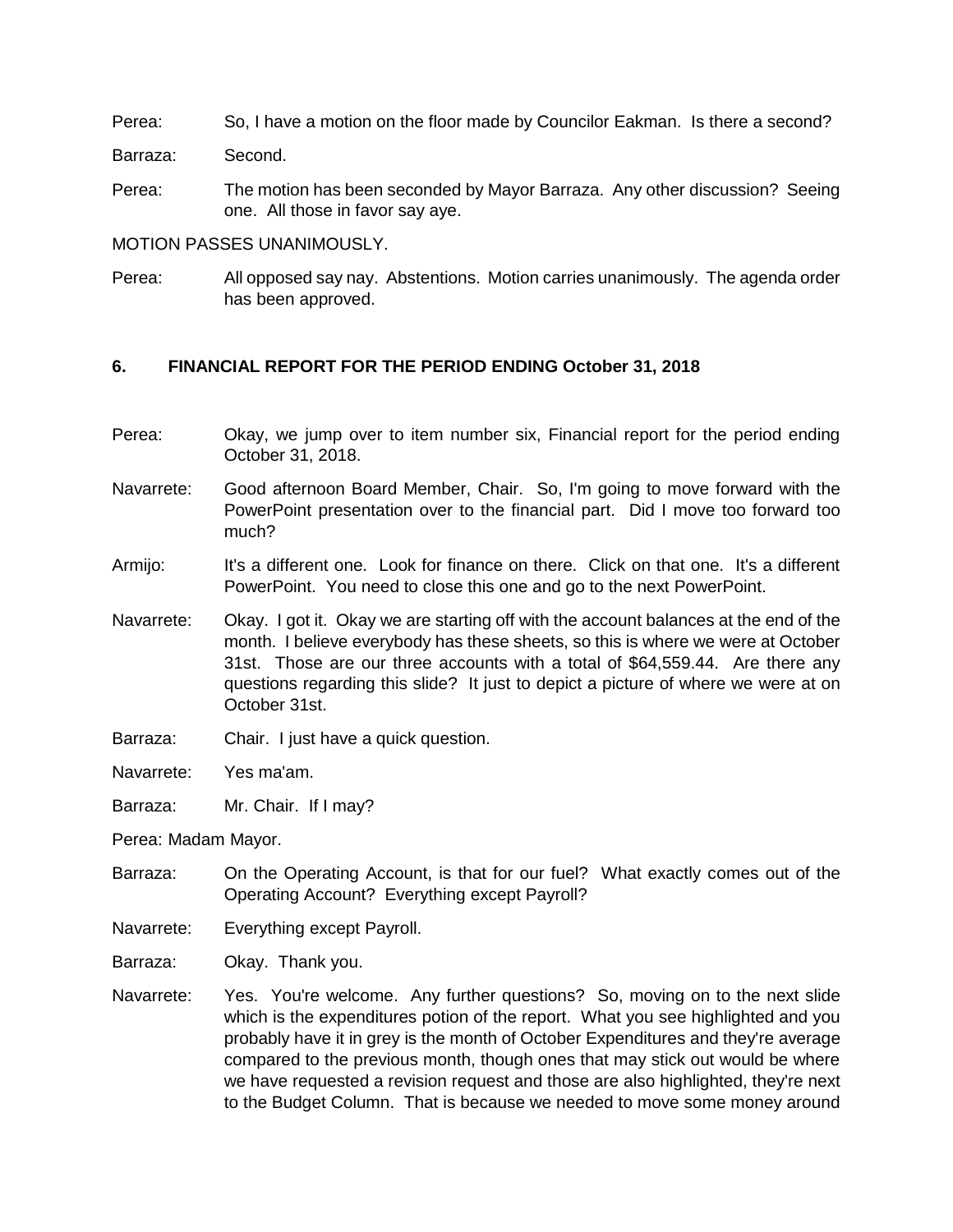to cover some expenses that came up; for example, for the training that David attended to become certified as a procurement officer for the District. So, we had to pay \$140 and there was only \$250 in there, so we're asking for \$300. So, if you see these revision requests we move some money around in order to cover these expenses. I stand for any questions regarding these revisions.

Perea: Any questions for the Board? And we should be at a 33%, is that correct?

- Navarrete: Yes, that is correct Mr. Chair. We should be at a 33%. Some experiences are little higher and so given that reason we're asking for revisions and in the future, we may ask for other revisions too, but however if you look at some expenses in the budget they haven't even really been touched, so that's where we would move money around.
- Armijo: I also want to make the point if you look at the year-to-date at the very bottom we're at 28% and we should be I believe at 33%, Velma.
- Navarrete: Thirty-three, yes.
- Armijo: So, we're below budget for Expenditures.
- Navarrete: So overall, we're doing well.
- Armijo: How about Revenue?
- Navarrete: So, moving onto Revenue. We're only missing two of our membership dues and that's the City of Anthony and the City of Truth or Consequences. Other than that, we received the membership dues as you have seen in the past and we were up to date as of October 31st on the County GRT. And the funds from the 5311 grants. Then ridership is steadily increasing every month, bringing us to 2,809.56. And then we invoiced the second 5311 grant, but it has not yet been received.
- Armijo: I also want to make one note, in discussions tomorrow with La Clinica for purchase of some advertising for the District, so I'm hoping that we can make a good enough deal with them. They advertise with us quite extensively in our first year and we haven't had an agreement with them for some time, but I think this is a great opportunity, so hopefully we'll get that moving and we'll be able to reflect that in the budget for next month, or the next time we come back.
- Perea: Any other questions on the Revenues?
- Armijo: I have one more footnote on the Revenues. I believe you're still waiting on the payment for the coupons that we sold?
- Navarrete: I believe so.
- Armijo: About \$1,400.
- Navarrete: \$1,500.
- Armijo: \$1,500.
- Navarrete: Yes.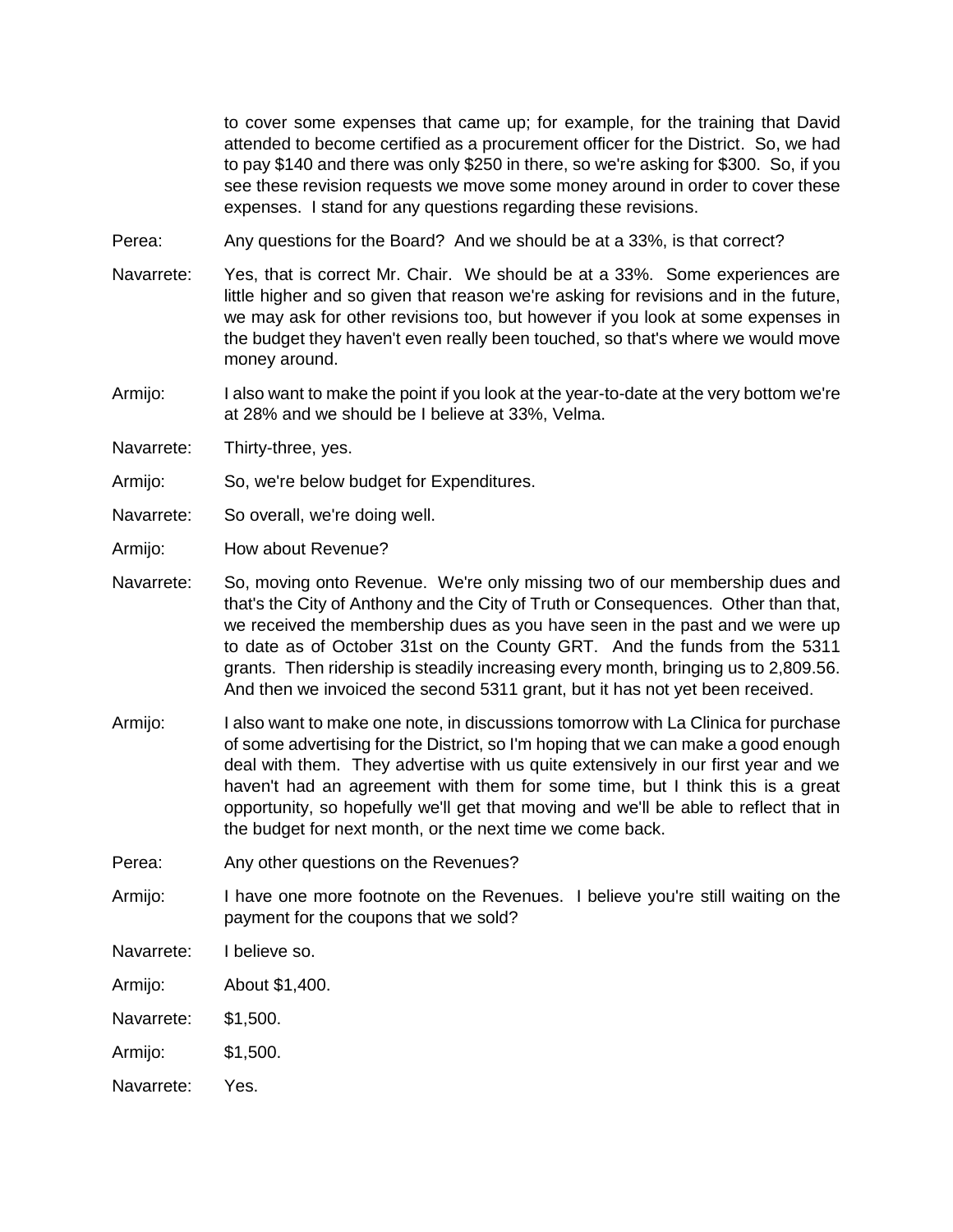| Armijo:    | So, if that were reflected here our revenues would be quite a bit higher. Who's that<br>with?                                                                                                                                                                                                                                                                                                                                                                                                                                                                                                                                                                  |  |  |  |  |  |
|------------|----------------------------------------------------------------------------------------------------------------------------------------------------------------------------------------------------------------------------------------------------------------------------------------------------------------------------------------------------------------------------------------------------------------------------------------------------------------------------------------------------------------------------------------------------------------------------------------------------------------------------------------------------------------|--|--|--|--|--|
| Navarrete: | It was SLS Start and they are providing coupons to                                                                                                                                                                                                                                                                                                                                                                                                                                                                                                                                                                                                             |  |  |  |  |  |
| Armijo:    | Schools.                                                                                                                                                                                                                                                                                                                                                                                                                                                                                                                                                                                                                                                       |  |  |  |  |  |
| Navarrete: | And people that I believe looking for jobs and things like that so that they can't, so<br>that they have a ride to go apply at different places.                                                                                                                                                                                                                                                                                                                                                                                                                                                                                                               |  |  |  |  |  |
| Armijo:    | Okay.                                                                                                                                                                                                                                                                                                                                                                                                                                                                                                                                                                                                                                                          |  |  |  |  |  |
| Barraza:   | Mr. Chair.                                                                                                                                                                                                                                                                                                                                                                                                                                                                                                                                                                                                                                                     |  |  |  |  |  |
| Perea:     | Madam Mayor.                                                                                                                                                                                                                                                                                                                                                                                                                                                                                                                                                                                                                                                   |  |  |  |  |  |
| Barraza:   | Okay, so on the Revenue page, year-to-date we have received \$354,000-plus, is<br>that correct?                                                                                                                                                                                                                                                                                                                                                                                                                                                                                                                                                                |  |  |  |  |  |
| Navarrete: | Actually, that number is not correct. I apologize. The 5311 grant I misstated that<br>amount and it is not \$131,494.05, it's actually \$78,611.25. So, the total is<br>\$301,256.45.                                                                                                                                                                                                                                                                                                                                                                                                                                                                          |  |  |  |  |  |
| Perea:     | That was \$301,000.                                                                                                                                                                                                                                                                                                                                                                                                                                                                                                                                                                                                                                            |  |  |  |  |  |
| Navarrete: | \$301,256.45.                                                                                                                                                                                                                                                                                                                                                                                                                                                                                                                                                                                                                                                  |  |  |  |  |  |
| Armijo:    | Not including the money that's been submitted for October. The \$40,000. That's<br>not included in that.                                                                                                                                                                                                                                                                                                                                                                                                                                                                                                                                                       |  |  |  |  |  |
| Navarrete: | That's not included. No, the \$40,000.                                                                                                                                                                                                                                                                                                                                                                                                                                                                                                                                                                                                                         |  |  |  |  |  |
| Barraza:   | Because it was invoiced and not received, correct?                                                                                                                                                                                                                                                                                                                                                                                                                                                                                                                                                                                                             |  |  |  |  |  |
| Armijo:    | Correct.                                                                                                                                                                                                                                                                                                                                                                                                                                                                                                                                                                                                                                                       |  |  |  |  |  |
| Navarrete: | The \$40,798.95. Right.                                                                                                                                                                                                                                                                                                                                                                                                                                                                                                                                                                                                                                        |  |  |  |  |  |
| Barraza:   | So that's in that column. Now on the very last column, the Revenues over<br>Expenses that shows \$56,493, can you please explain to me what that is?                                                                                                                                                                                                                                                                                                                                                                                                                                                                                                           |  |  |  |  |  |
| Navarrete: | So that's where we divided, I don't believe that amount is correct either since it is,<br>since the \$354,000 is off.                                                                                                                                                                                                                                                                                                                                                                                                                                                                                                                                          |  |  |  |  |  |
| Perea:     | Well the difference would be the \$78,000 and that would be an additional deficit of<br>\$78,000.                                                                                                                                                                                                                                                                                                                                                                                                                                                                                                                                                              |  |  |  |  |  |
| Armijo:    | Well let me explain. So, the number as listed is based on the \$354,000 minus the<br>previous page for Expenditures are at \$299,000. So that number's correct based<br>on what we posed. What we're saying is that we haven't resolved the \$131,000<br>as the correct number. In fact, I actually show it higher than the \$78,000 and closer<br>to \$88,000, so we're working with the State on this number right now. So, we'll<br>have that resolved when we come back next month. So that number I think will be<br>a little higher. But the differential is that we have more revenue than we have<br>expenses, even if you don't include the \$40,000. |  |  |  |  |  |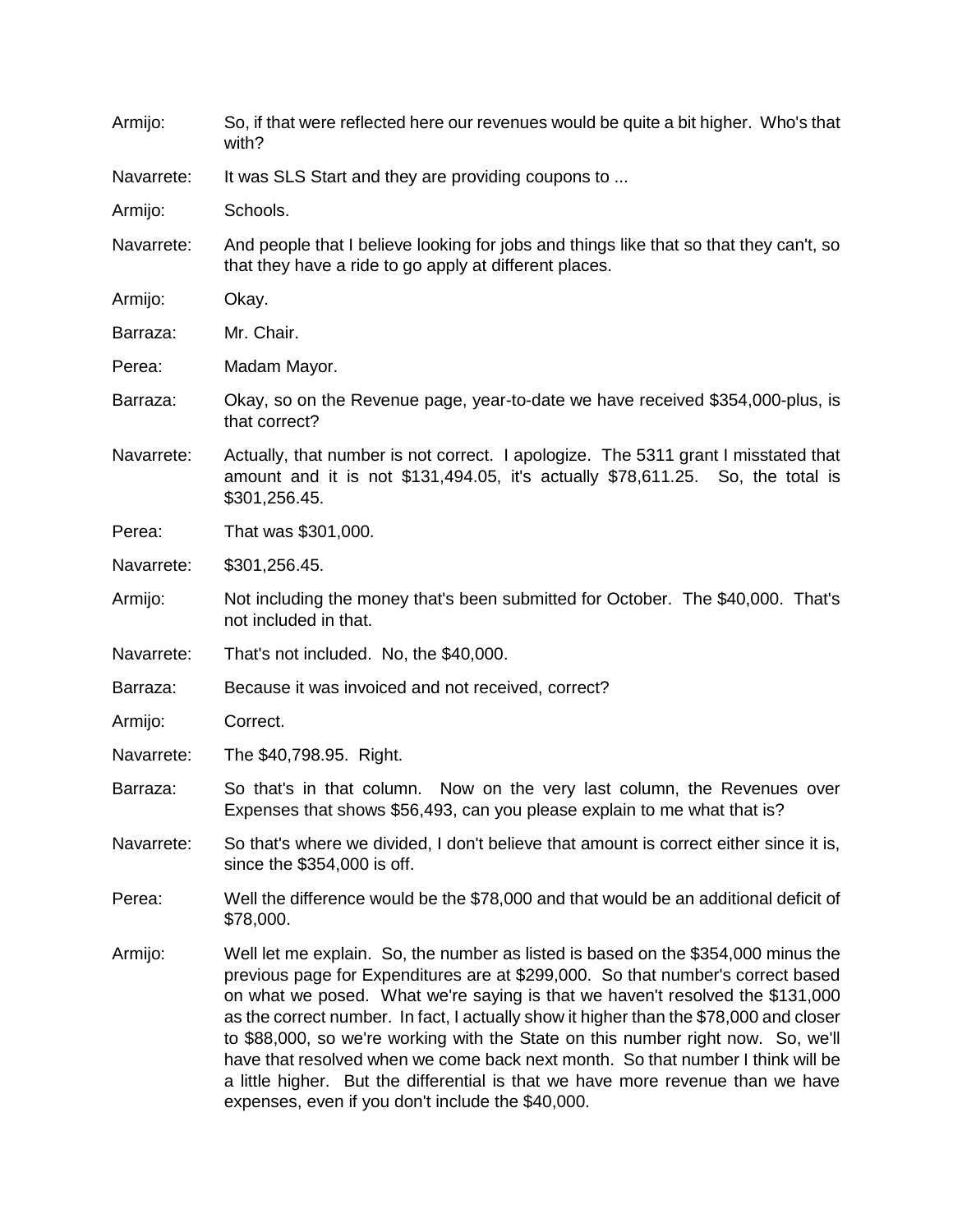- Barraza: And so, on that last column, the Revenues over Expenses, what is that amount? I don't understand what this amount is. Because I mean from where I'm sitting, okay so I'm seeing an expenditure page and it shows me a year-to-date expenditure on that column at the very end that we have a total expense of \$299,026.14. And now with the numbers that you just gave me Velma, you said the year-to-date received payments or cash that we have received is \$301,256.45.
- Navarrete: So, you would subtract the ...
- Barraza: That from the \$299,026.14 which only leaves us like \$1,000.
- Navarrete: Correct.
- Armijo: No. That's not correct.
- Navarrete: Well, but, because ...
- Armijo: Let me say it again. So, the number \$56,000 that shows here is correct on the numbers that you have in front of you based on what we sent out last Friday. Now since then we've begun resolving that we have a problem with the number that's on the column that's \$131,494. She gave you a different number. That number is not certified by the numbers that we have from the State, so that is not in conclusion. So, for this report we show the \$56,000, we don't show that including the \$40,000 that's been billed that's subject to being received. The worst case scenario then, what she is trying to explain to you is if the numbers are lower, then we're still above the level of expenditure for the month, not including the \$40,000, it hasn't come in or what we're going to adjust that number to.
- Barraza: So, I guess my next question would be that, so in reality we cannot approve the Financial Statements because they are not correct.
- Navarrete: Well, we need to confirm and get the number correct from the State for the 5311 grants, that's where we stand right now. But this is where we were when the packet was sent out and what I have here in my hands is what I've been working on since Friday.
- Barraza: Thank you.
- Perea: Commissioner.
- Garrett: This is just a very minor thing compared to what we just were talking about. The column on the Revenue page that says Revenue that's right next to Support and Revenue. That's actually the Budgeted Revenue, right?
- Navarrete: Yes.
- Garrett: My suggestion is because if you look at the previous page where we're looking at Expenditures, we have a budget column and my suggestion is that we have a budget column for Revenue so that it's clear that that's what we're anticipating based on our initial budget. Does that make sense?
- Navarrete: So, add another column to the Expenditures?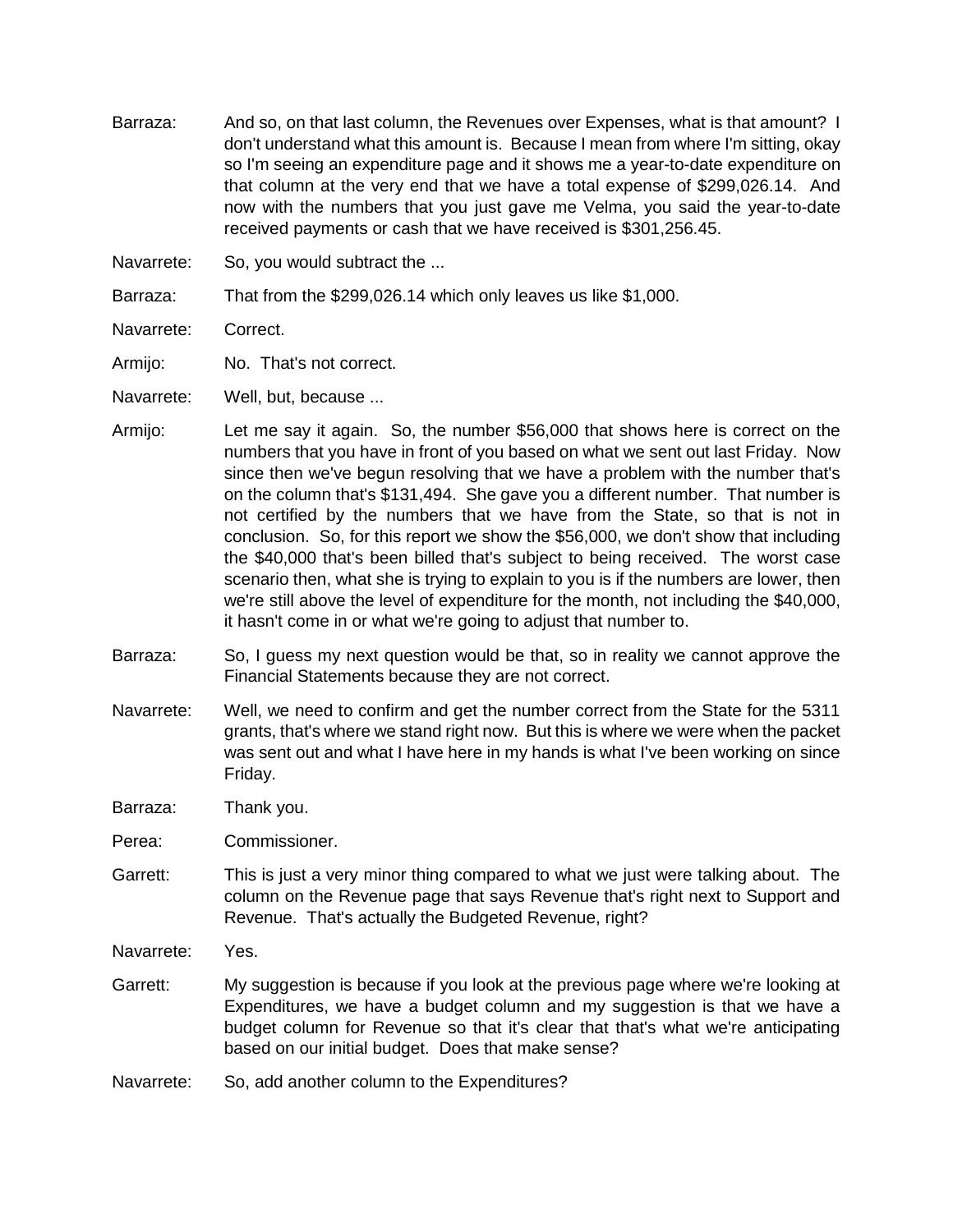| Garrett:   | No. Just change the heading. The second column over that says Revenue, could<br>that say Budget.                                                                                                                                                 |  |  |  |  |  |  |
|------------|--------------------------------------------------------------------------------------------------------------------------------------------------------------------------------------------------------------------------------------------------|--|--|--|--|--|--|
| Navarrete: | Oh, so, okay, I see what you're saying.                                                                                                                                                                                                          |  |  |  |  |  |  |
| Garrett:   | Does that make sense to the rest of the Board?                                                                                                                                                                                                   |  |  |  |  |  |  |
| Barraza:   | Mr. Chair.                                                                                                                                                                                                                                       |  |  |  |  |  |  |
| Perea:     | Madam Mayor.                                                                                                                                                                                                                                     |  |  |  |  |  |  |
| Barraza:   | Commissioner Garrett. So, I think it does reflect that because under the Revenue<br>page where the second column says Revenue.                                                                                                                   |  |  |  |  |  |  |
| Garrett:   | Yes.                                                                                                                                                                                                                                             |  |  |  |  |  |  |
| Barraza:   | It lists the dollar amounts that we are anticipating in terms of budget.                                                                                                                                                                         |  |  |  |  |  |  |
| Garrett:   | Right.                                                                                                                                                                                                                                           |  |  |  |  |  |  |
| Barraza:   | And that shows the grant total on the bottom. Is that the column you're talking<br>about?                                                                                                                                                        |  |  |  |  |  |  |
| Garrett:   | I'm saying that should, at the top of it should say Budget.                                                                                                                                                                                      |  |  |  |  |  |  |
| Perea:     | <b>Budgeted Revenue.</b>                                                                                                                                                                                                                         |  |  |  |  |  |  |
| Garrett:   | Because the entire page is about revenue.                                                                                                                                                                                                        |  |  |  |  |  |  |
| Barraza:   | Right. You're correct.                                                                                                                                                                                                                           |  |  |  |  |  |  |
| Armijo:    | That makes sense.                                                                                                                                                                                                                                |  |  |  |  |  |  |
| Garrett:   | And so, then I still want to make sure that I'm understanding here. The year-to-<br>date received, the line that says \$131,494, that's not a correct number, is that.                                                                           |  |  |  |  |  |  |
| Armijo:    | Which line item?                                                                                                                                                                                                                                 |  |  |  |  |  |  |
| Garrett:   | This is on the Revenue sheet and it's the NMDOT 5311.                                                                                                                                                                                            |  |  |  |  |  |  |
| Navarrete: | 5311.                                                                                                                                                                                                                                            |  |  |  |  |  |  |
| Garrett:   | Without the asterisk.                                                                                                                                                                                                                            |  |  |  |  |  |  |
| Armijo:    | That's what we're trying to confirm. Right.                                                                                                                                                                                                      |  |  |  |  |  |  |
| Garrett:   | We're trying to                                                                                                                                                                                                                                  |  |  |  |  |  |  |
| Armijo:    | Right.                                                                                                                                                                                                                                           |  |  |  |  |  |  |
| Garrett:   | Okay.                                                                                                                                                                                                                                            |  |  |  |  |  |  |
| Armijo:    | And that's what we figure we'd do it midyear because obviously that \$131,000 is<br>not correct, so we can't be above the revenue we projected, so we have to resolve<br>that. And we couldn't resolve that before this had to go out on Friday. |  |  |  |  |  |  |
| Garrett:   | Okay. And we have two 5311 grants.                                                                                                                                                                                                               |  |  |  |  |  |  |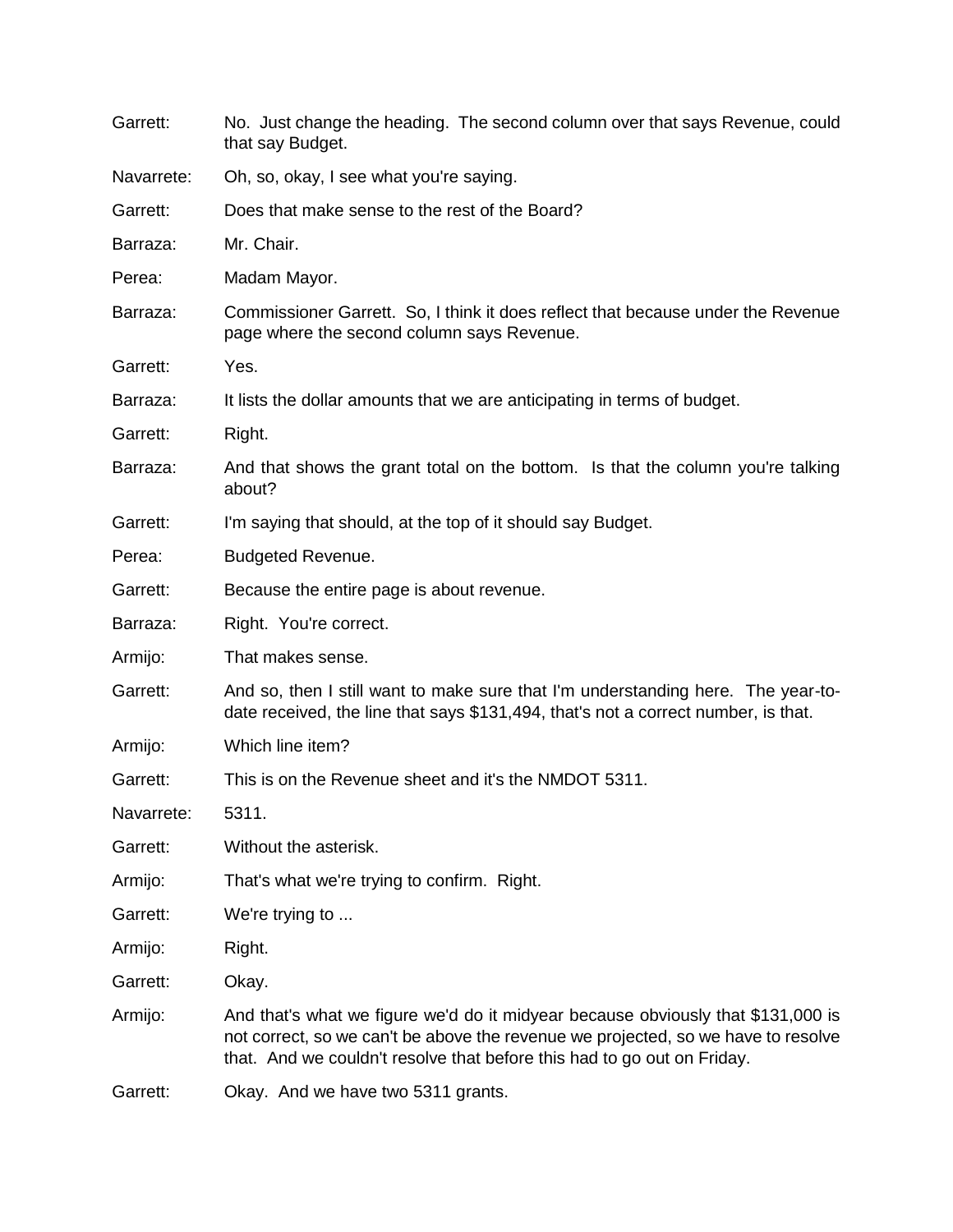| Armijo:    | Correct. And if the second grant starts October 1st with the new fiscal year, that's<br>the \$382,000, and that's the line item that's been invoiced but not received.                                                                                                                                                                                                                                                                                                                                                                  |  |  |  |  |  |
|------------|-----------------------------------------------------------------------------------------------------------------------------------------------------------------------------------------------------------------------------------------------------------------------------------------------------------------------------------------------------------------------------------------------------------------------------------------------------------------------------------------------------------------------------------------|--|--|--|--|--|
| Garrett:   | Okay, so the one without the invoice is actually closing out the other, the grant<br>from the previous year.                                                                                                                                                                                                                                                                                                                                                                                                                            |  |  |  |  |  |
| Armijo:    | Correct.                                                                                                                                                                                                                                                                                                                                                                                                                                                                                                                                |  |  |  |  |  |
| Garrett:   | Okay, and so what we should be looking at is that the year-to-date                                                                                                                                                                                                                                                                                                                                                                                                                                                                      |  |  |  |  |  |
| Armijo:    | Should be zeroed out because                                                                                                                                                                                                                                                                                                                                                                                                                                                                                                            |  |  |  |  |  |
| Garrett:   | Should be zeroed out. All right.                                                                                                                                                                                                                                                                                                                                                                                                                                                                                                        |  |  |  |  |  |
| Armijo:    | And the problem is that we haven't received that information from the State. In<br>fact, we got the information earlier this week that even on the October invoice, that<br>the person who was handling this is on vacation until tomorrow because of<br>Thanksgiving, which is why we couldn't resolve this last week and they haven't had<br>a chance to complete the review of all the incoming for October and we're still<br>waiting out the final closeout for last fiscal year. We haven't gotten our receipt<br>back from them. |  |  |  |  |  |
| Garrett:   | Okay. And the year-to-date number at the bottom of 33%, that's                                                                                                                                                                                                                                                                                                                                                                                                                                                                          |  |  |  |  |  |
| Armijo:    | Our fiscal year first four months.                                                                                                                                                                                                                                                                                                                                                                                                                                                                                                      |  |  |  |  |  |
| Garrett:   | Okay, but that would be the year-to-date divided by the budget amount.                                                                                                                                                                                                                                                                                                                                                                                                                                                                  |  |  |  |  |  |
| Armijo:    | Correct.                                                                                                                                                                                                                                                                                                                                                                                                                                                                                                                                |  |  |  |  |  |
| Garrett:   | And it doesn't include the \$40,000.                                                                                                                                                                                                                                                                                                                                                                                                                                                                                                    |  |  |  |  |  |
| Armijo:    | Correct.                                                                                                                                                                                                                                                                                                                                                                                                                                                                                                                                |  |  |  |  |  |
| Garrett:   | Okay. All right. So really what the budget, what the financials are showing us is<br>that we're continuing to stay in the black.                                                                                                                                                                                                                                                                                                                                                                                                        |  |  |  |  |  |
| Navarrete: | Yes.                                                                                                                                                                                                                                                                                                                                                                                                                                                                                                                                    |  |  |  |  |  |
| Garrett:   | And that we're also continuing, one of the things that I'm happy with is to see that<br>we did you know make a contribution to the reserve so we're continuing to build<br>that up. We have billed additional funds, and then of course there will be yet<br>additional billings.                                                                                                                                                                                                                                                       |  |  |  |  |  |
| Armijo:    | Right.                                                                                                                                                                                                                                                                                                                                                                                                                                                                                                                                  |  |  |  |  |  |
| Garrett:   | So, what we're doing is continuing to, that the amount of money that we have<br>coming in is still exceeding the amount that we're paying out, just in real simple<br>terms.                                                                                                                                                                                                                                                                                                                                                            |  |  |  |  |  |
| Armijo:    | Yes. That's correct.                                                                                                                                                                                                                                                                                                                                                                                                                                                                                                                    |  |  |  |  |  |
| Garrett:   | We're gradually building up the reserves, but the other thing I would just note in<br>terms of looking at the expenditures, even though that's 28%, there are a number<br>of these things that are at 100% or 60% or something like that, that appear to me                                                                                                                                                                                                                                                                             |  |  |  |  |  |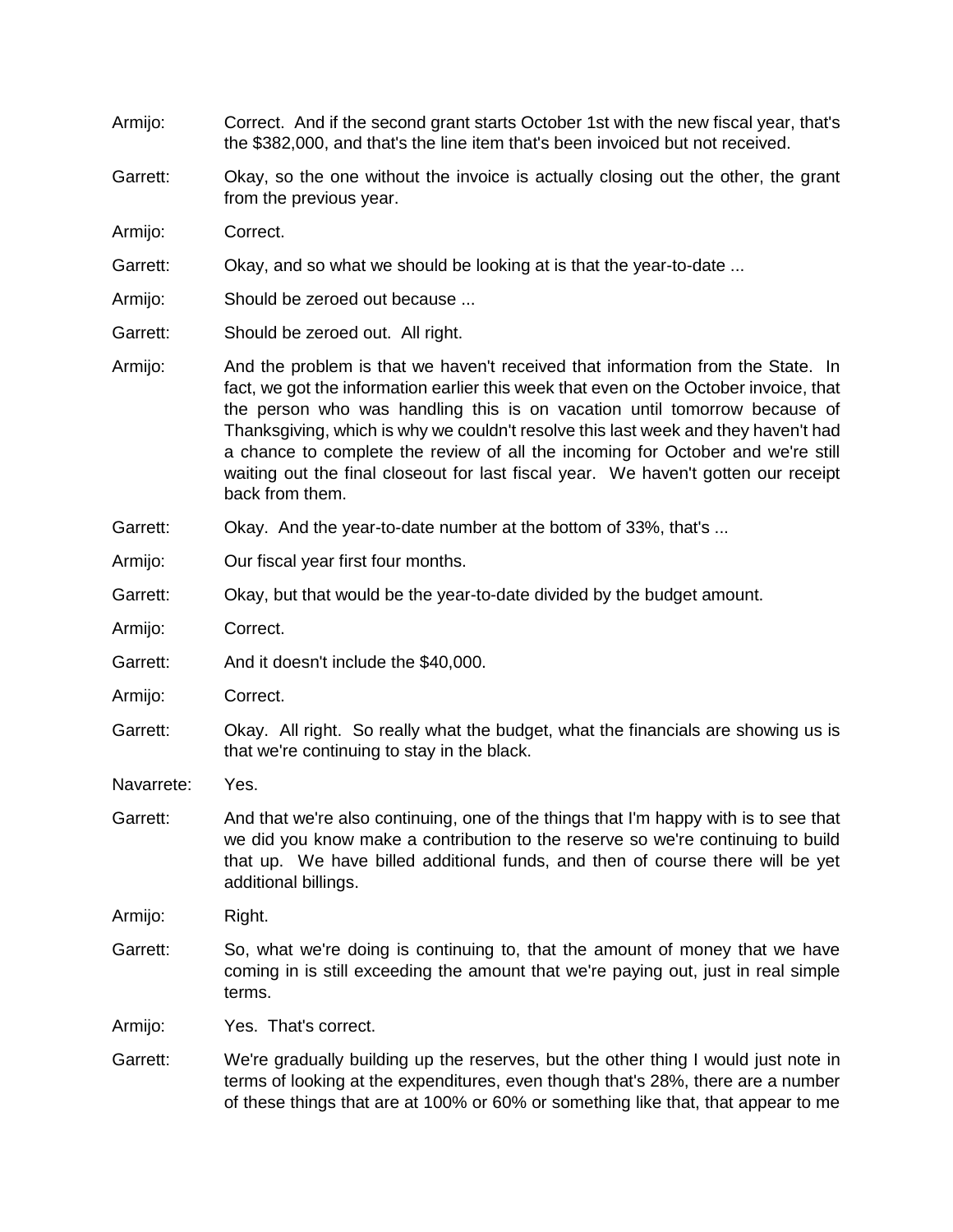to be, that's the extent of any charges that we're going to be making where it's like half the year as opposed to, that all these numbers should be at the 33%.

- Armijo: Correct. The one other point that needs to be noted, we have yet to figure out how to show that, is that we cannot get paid for the first 30 days in our two grants, both with the County nor the State, so we have to submit. We tend to submit within the first week. This month I think we did November 9th because the holiday or the election. So, November 9th we submitted our billings to the County and the State. We're getting paid this week from the County, that's secured and then the state is up in the air. We hope we get paid this month as we normally due, but that means we tend to have to go 60 days without revenue which is quite frankly well over \$100,000. So even though we're showing the numbers as we can, there's a lot of money that we're not able to get, so that creates a challenge to cash flow.
- Garrett: Okay. All right. Thank you.
- Perea: Any other questions?
- Barraza: Mr. Chair.
- Perea: Madam Mayor.
- Barraza: I'm so sorry. Okay. So Commissioner Garrett just brought up a good point too in terms of those percentages on year-to-date, they have already been expanded that reflects way above the 330% that we should be at and I think, I know like the insurances that are probably a one-time payment, those are probably where you get that high percentage, but on other areas I guess I'm more concerned like with the fuel that we're at 41% and we're only so many months into the year that we're probably going to end up having to transfer money in there to cover those expenses, so I just guess I feel uncomfortable approving a budget that we're not sure of, that the staff still has questions on what actually was received from the DOT 5311. And for my part I would just feel uncomfortable approving something that's no accurate.
- Perea: So also, with the change from the \$131,000 to \$78,000, obviously the year-to-date received payment would be at \$301,256.45.
- Navarrete: Yes.
- Perea: And that would be the year-to-date at 28% revenues, correct? So, there'll still be a match between the year-to-date from the budget to the revenues.
- Barraza: And that also would change the percentage of the 33% year-to-date, that total will also change.
- Perea: Okay. Any other questions? Seeing none. Any more?
- Navarrete: No.
- Perea: That covers that.
- Navarrete: That covers that Mr. Chair. Thank you.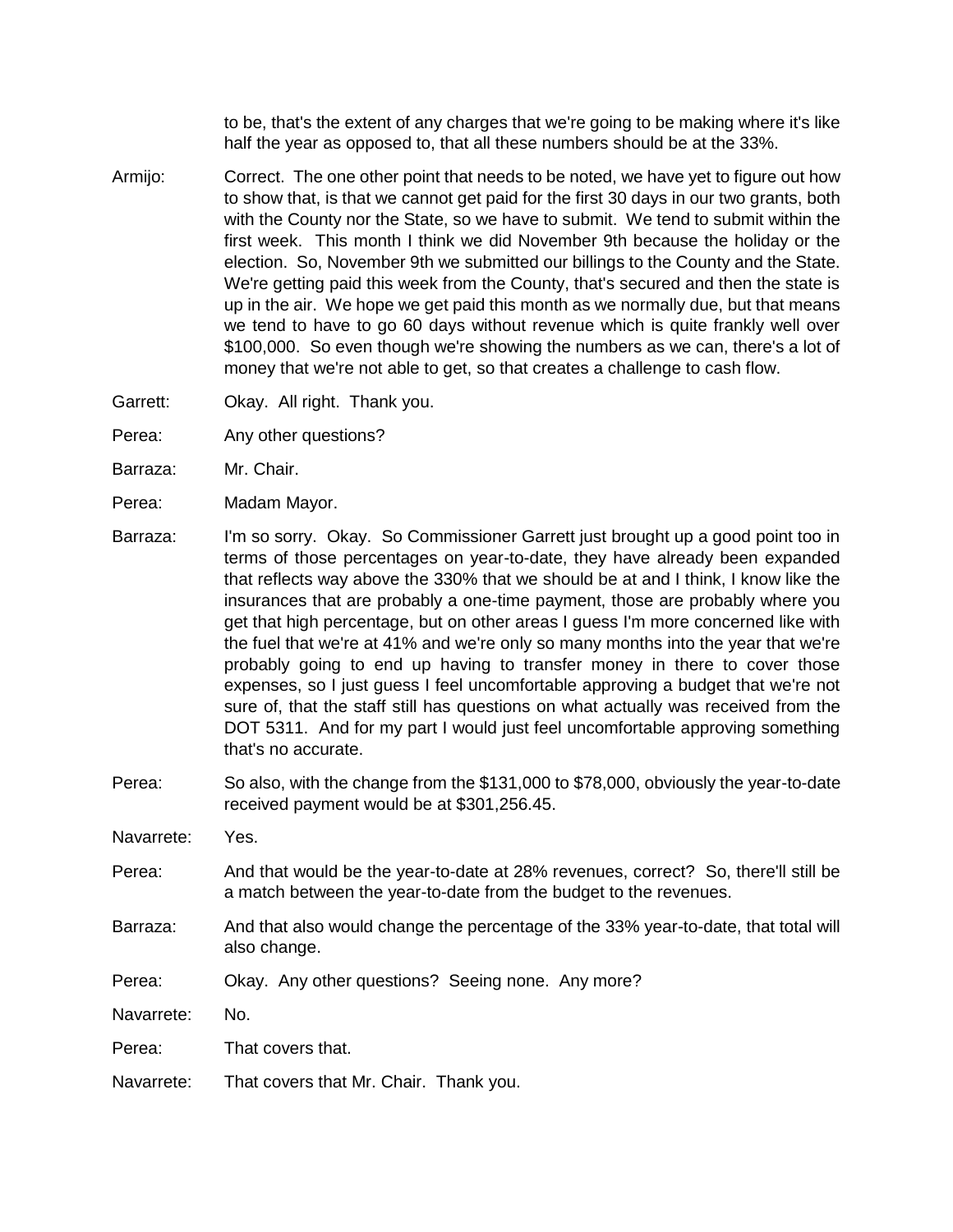#### **7. EXECUTIVE DIRECTOR'S REPORT**

| Perea:   | Executive Director's report.                                                    |  |  |  |  |  |  |
|----------|---------------------------------------------------------------------------------|--|--|--|--|--|--|
| Eakman:  | Mr. Chair. Could I just make an observation?                                    |  |  |  |  |  |  |
| Perea:   | Yes sir.                                                                        |  |  |  |  |  |  |
| Eakman:  | Regarding cash.                                                                 |  |  |  |  |  |  |
| Perea:   | Yes sir.                                                                        |  |  |  |  |  |  |
| Eakman:  | I took the total budget divided by 365 days, we have 22 days of cash available. |  |  |  |  |  |  |
| Perea:   | Okay.                                                                           |  |  |  |  |  |  |
| Eakman:  | And I consider that a very important number to monitor for the future.          |  |  |  |  |  |  |
| Barraza: | I agree.                                                                        |  |  |  |  |  |  |
| Armijo:  | Can you add in the 60 days we haven't gotten paid? See what that would work     |  |  |  |  |  |  |

out too. I think it might give us a little more time. Thank you.

Again, for the record, David Armijo, the Executive Director. This will be the Executive Director's report. I boke this up into six areas which will include some of the items that are on our discussion list for the next item coming up. I'm going to talk a little bit about Outreach Activities, ridership, and I'm going to focus on the Purple line because I made a presentation to the El Paso MPO in November on our 5310 grant, then I'm going to talk a little bit about the Policy Review Committee and some issues with what we're working on there. And I'll have a little bit of discussion on the 5311 fiscal year grant that we have out right now that we submitted, that's going to be going through a public review. Every year we go through the RPO up in Sierra County for those meetings, I'm sure that they'll schedule those sometime soon, and then we're going to have a little bit of discussion, there's a potential for another grant on the 5310 in El Paso, what's called the Seniors and Disability grant. Talk a little bit about the 54 Legislative Capital Outlay Request, so it's that time of the year where the folks are going to be meeting and actually their deadline is next month, in December, so we're working on that. In fact, I had a conference call this morning with Doreen Gallegos, so she's offered some help and I'll try to fill in a little bit of that. I didn't have the information all for me at the time I mailed this out on Friday, but I finished up over the weekend, so we'll go through that.

First one is in reverse order, this is the Discovery Child Development Center. Now we get a lot of requests to come out and bring a bus or do something. I really couldn't say not to a bunch of kids, so I have a lot of cuter pictures, believe me. We actually have, they completely filled the bus, almost to the point of standing room only. There's a lot more kids. This is a small group that they were bringing together a picture with a bus. It's kind of an interesting thing that the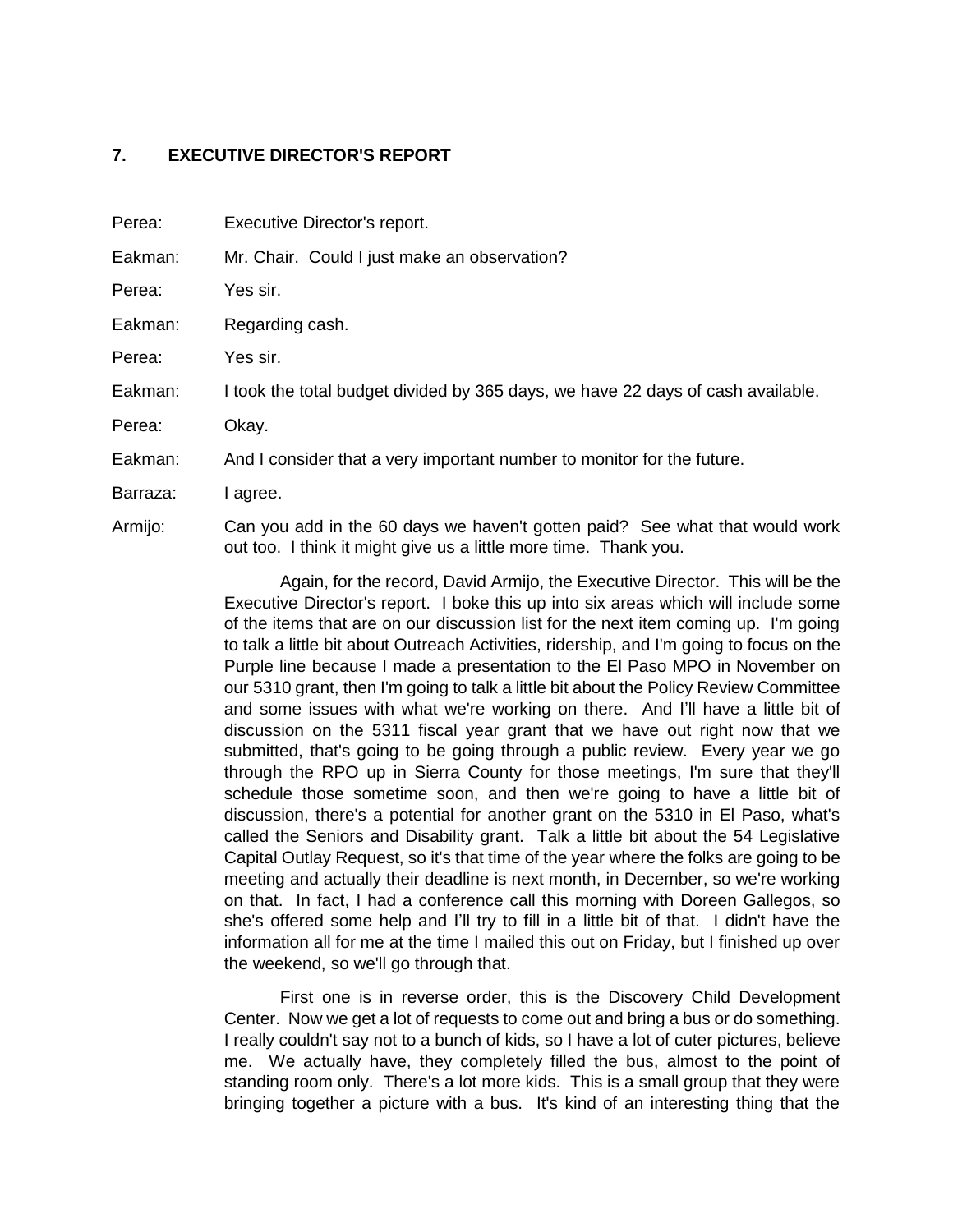earlier exposure you can have for kids that get on a bus, they feel comfortable with it, it's probably the best thing we can probably do with that.

In addition to that, I've been attending both the MPO Technical and Policy Committees, both here in Cruces and in El Paso. El Paso had a very interesting one last month and we have our Javier Perea is now the chair of that illustrious group and they had a long discussion about the next 2035 land and highway, I-10, and the new expressway that's going to be O'Hare Road and all these different things. I don't think anyone left the room happy at that point. There were at least two Council members for the City that were very unhappy and challenged the District Engineer and his numbers and so on and so forth. What I can say to you that I took away from that is our area going to Chaparral which right now is under construction just shy of that, they go into construction on that bridge in two years, it's really going to affect our service as we go up to the Community College and beyond. But they're counting on that becoming the expressway and being the way to get you to the 375 and quite frankly you go past and around El Paso. The real issue is in difficulty for the I-10 and it's traveled, and this is important to how we connected to New Mexico, is the fact that I think the quote from the State Engineer was "I-10 is done." Something along those lines. Maybe I think his wording was a little stronger than that, but basically what he really meant to say is that everything, every bridge, every ounce of land or everything through there's going to be redone over the next 15, 18 years, so basically, he said I-10 will not ever not be in construction. There'll be something under construction over the next 15-20 years. That was the message that they weren't happy with over at the City. So very interesting. I think most interesting is what happens to us at Chaparral as that bypass goes through and what does for us, transportation and in our community out there connected to Otero County with Doña Ana, so a lot of exciting issues in transportation.

Other meetings I went to, I've been attending for some time what they call We-Tech which is the far west transit group. They're an interesting group of the providers, mostly people who are doing the 5310, a lot of the paratransit, but I will say this for the MPO, they do a good job of bringing everybody together and working on some of those and love to see our MPO get that opportunity sometime in the future. I'm looking back here. K know they have a plan to come up in the next two years, but that was very good and so very educational and it's good that we are trying to build relationships with those other providers.

I like to show this bus, I'll go just real quickly because I know we have other things to get to. This is the bus that we got, our first bus after the initially five buses and I'll cover that in a minute from the state back in 2015, so we got tis back in, came on board January 2017, but we ordered it back in 2016 when we first got the grant and this is the smaller but, it's got 12 seats, two wheelchair tie downs, plus the driver, so maximum if you include the driver would be 15 passengers. But this is a really good bus. We are looking to order more in this vintage size. We think a lot more of these, we also have the midsize ones that are 18-20 passengers, and then we have the bigger buses that are 28.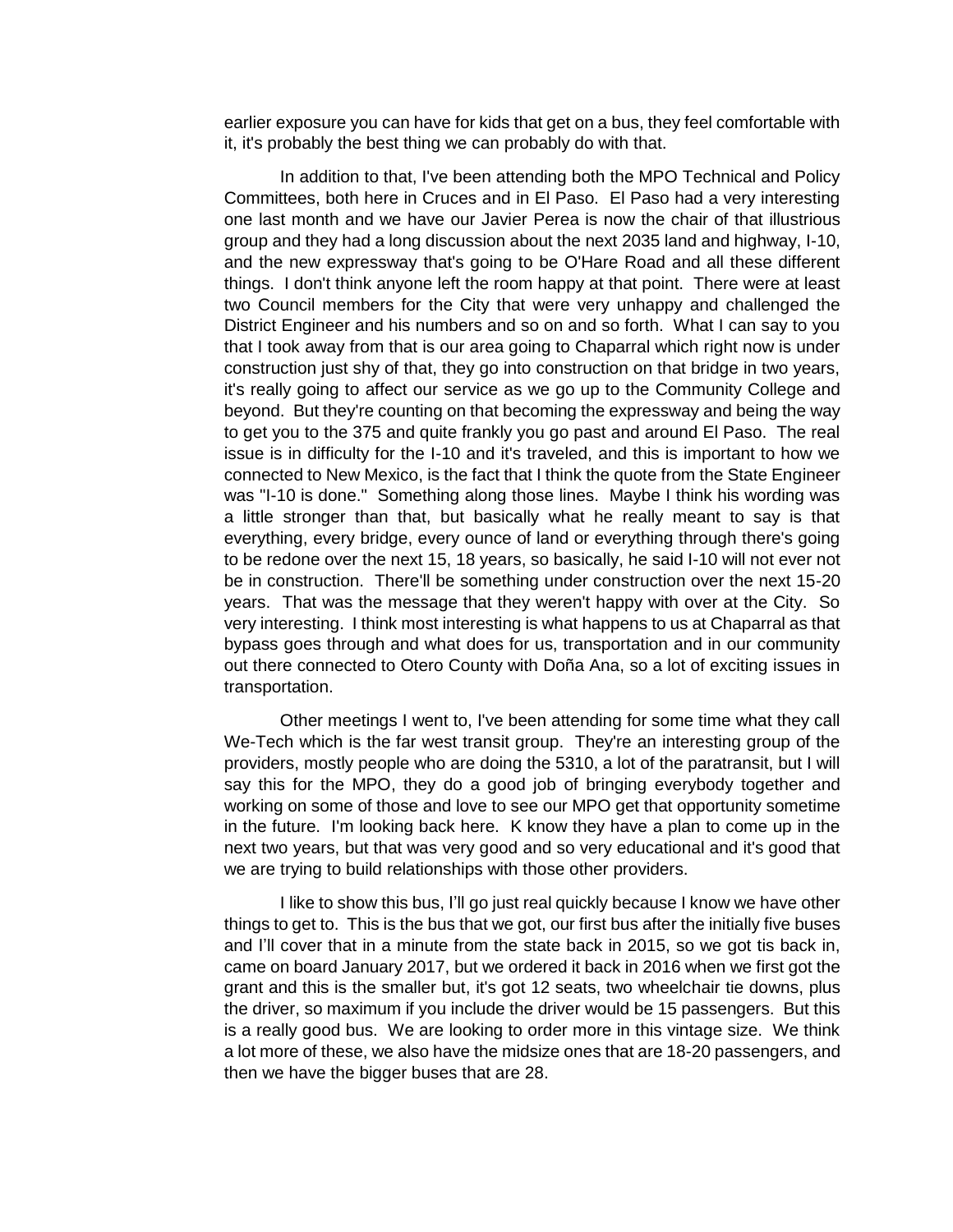Typical example of the people riding the bus. The grant that we got two years ago was \$109,000 that did provide services for the folks primarily between Anthony and Sunland Park. Some of the benefits of this grant was at the time we only had three trips a day on the Purple line, we had a morning trip, midday, and the evening. We were able with the resources to get an operator and a dispatcher and began the process of moving to four roundtrips a day and now we're actually at five trips a day, so the ridership on this has been quite extensive. I'm not sure how well you can see that, maybe on your printed page, but the ridership on this year over year is up 68% between the first year and the second year. I think my calculations, and Jack I might challenge you if you run your numbers in there. I think if you take it from the very first to the peak two years later it's about 380% is what I came up with, 384%, something like that. So progressively we went up. What I take from this slide more than anything else is that we're able to leverage the dollars from this grant to help us to move more quickly to add more service, more trips, which help us to get more ridership. I think when people have choices, in their case the buses now operate about every two hours over a 10-hour period as opposed to a 10 hour period where we ran about every four hours isn't quite as attractive.

Policy Committee. So, we're now on the Policy Committee. I attend that monthly. We have a meeting coming up I believe on the 19th of December. It's a very good committee looking at certain issues and projects. So, we have an unresolved issue, I'm still working and having discussions with Z-Trans, but one of the things that came to my knowledge was the fact that when we first started this project about five years ago, the City of Las Cruces was paying for the contract with those. It was initially \$8,000 and then \$10,000. That's moved up to \$12,000 two years ago and so I offered, and they said they would consider meeting with us on December 19th and considering the possibility that the committee might pick up either a share of this, of the funding for the current year, if not all of it, assuming it'll probably be a split deal and I'll show you that in a minute. So, there's 20 stops on this route, 16 of those are in either in Doña Ana county with eight of the 16 being in the City of Las Cruces and I'll show you that list here. The Orange route stops do make connections at the Move-It Center so you can connect to our services, SCRTD, or the RoadRUNNER services. Highlighted are the wheelchair sops that they identified. If you look at the top list both stops one and two and then the stops 19 and 20 I think should be the same, you have a situation where those are the ones that are in Alamogordo or Otero County. The rest, the remaining stops are all in Doña Ana with about half of those stops being the City of Las Cruces. I'm hopeful that we might be able to get some supports from the City to become a partner in this and then we'd be able to continue our relationship with Z-Trans.

Moving on, so the grant that we have submitted that's going for review and you'll be asked today on the resolution to approve, this is the third grant in the last three years for the 5311 rural transit. This is the backbone of our funding. We get about 55% of our funds from the Federal government through the State of New Mexico's DOT (Department of Transportation) and then the balance comes from the local match that we use either through membership fees or primarily the County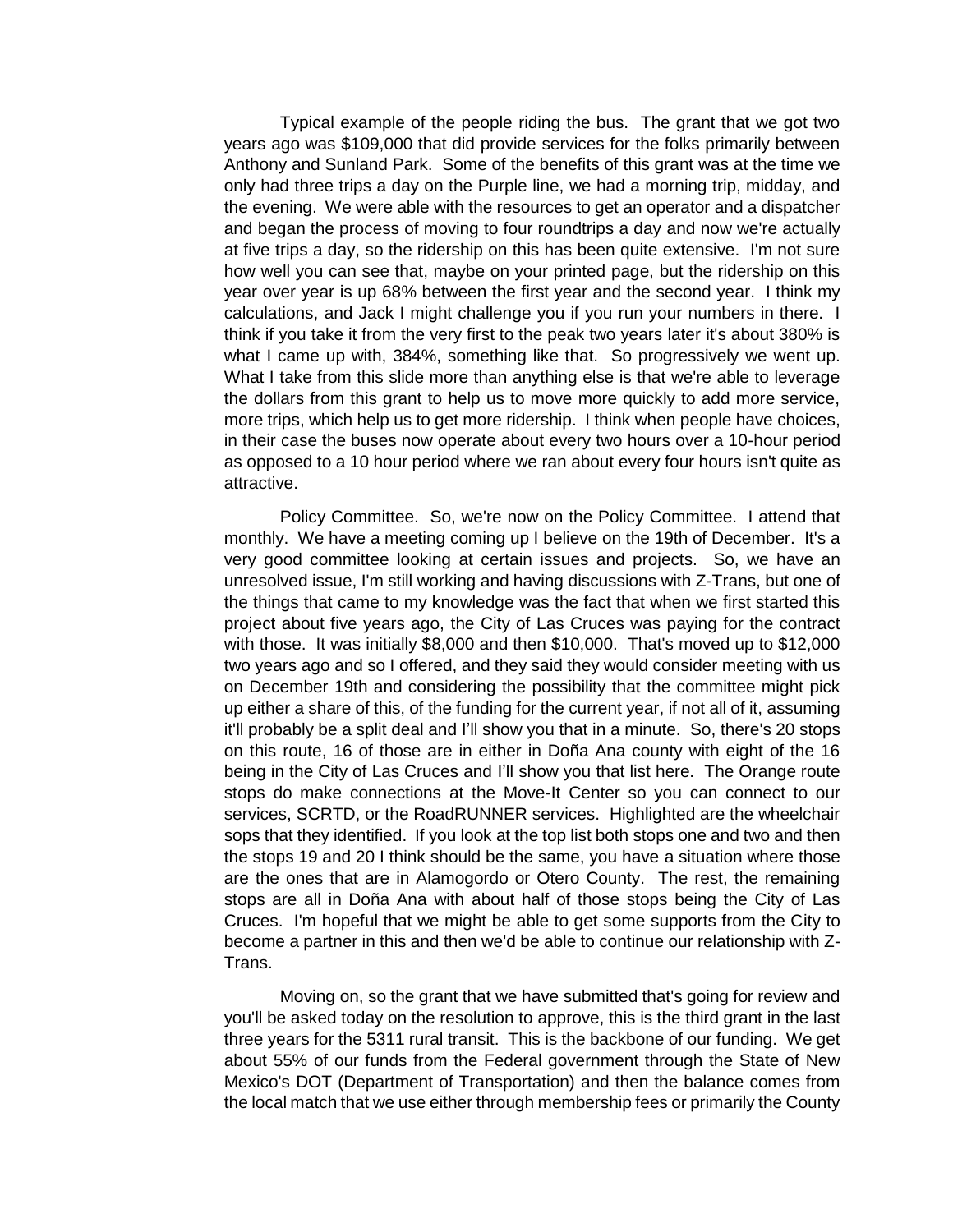funds that we get each year at \$350. However, just as tried a year ago to get more money, I wrapped this number up to the point that it's a little bit larger. Let me show you the comparison. So, in this slide what you'll see is the current fiscal year grant that we just talked about a moment ago, the \$40,000 that's yet to come in. That has a total dollar of \$424,506 in Federal, \$313,459 in local. We get \$350,000 from the County, so you can see the line show, this really come from the County for a total of \$737,000. In this grant we've ramped it up to \$896,575, it's on the total on the right and I call them. The difference is an additional \$158,000. We'd asked for this a year ago, we didn't get the additional money. They did give us an additional \$11,000 but that was primarily based on our first year ridership. Ridership for the second year is up 61% of we're hopeful that with the additional ridership and commitment and revenues, the State will respond much more positively. The State will not make this decision until April and it won't affect us and get awarded until probably May. That's atypical timeframe that they do. So, the hope would be that this will go through. That gives us some time to work with the County to see whether or not the County can pick up some of the difference here of the \$158,000 coming in. So even if it was a 50/50 share we would need about another \$75,000 or more from the County in order to be able to make this match.

Additionally, on the El Paso one, this one's a little more limited. There's only about \$445,000 plus or minus available and that's split between capital and operating, so I'm not sure with three other grantees and we took down last year because we had a two-year grant that expires this coming March, whether or not there'd be much of any funds. We still have the benefit, we already have the capital equipment because we have the bus that we used last time, so we could just make that available and just ask for operating funds. One possibility might be to look for an area in our service area that maybe is under represented, it could be Chaparral to the east side, picking up that area in Otero that's not connect now or it could be some parks of Sunland Park where we might be able to work and integrate our services with the 81 that's in Sunland Park now, but picking up that area around Santa Teresa where the new facility is, Stampede. I always forget that name. Stampede. It's kind of an interesting name that they chose. But any rate, so I'm working on that. The deadline for that's December 7th. I'm more in the open to any feedback anyone has. All I have to do between now and December 7th is code in what we're asking for. I still have a few more weeks before that presentation goes through the process. Any questions?

Garrett: Mr. Chair.

Perea: Commissioner Garrett.

- Garrett: Do we have another funding source for seniors and individuals with disabilities for the metro area around Las Cruces?
- Armijo: I'm glad I have some people here from Las Cruces. So currently the only funding that's being expended on either 5310 or doing the demand response, on-call services for seniors and disabled is really RoadRUNNER, and they're pretty much limited to their City jurisdiction or within the jurisdiction of the bus services that are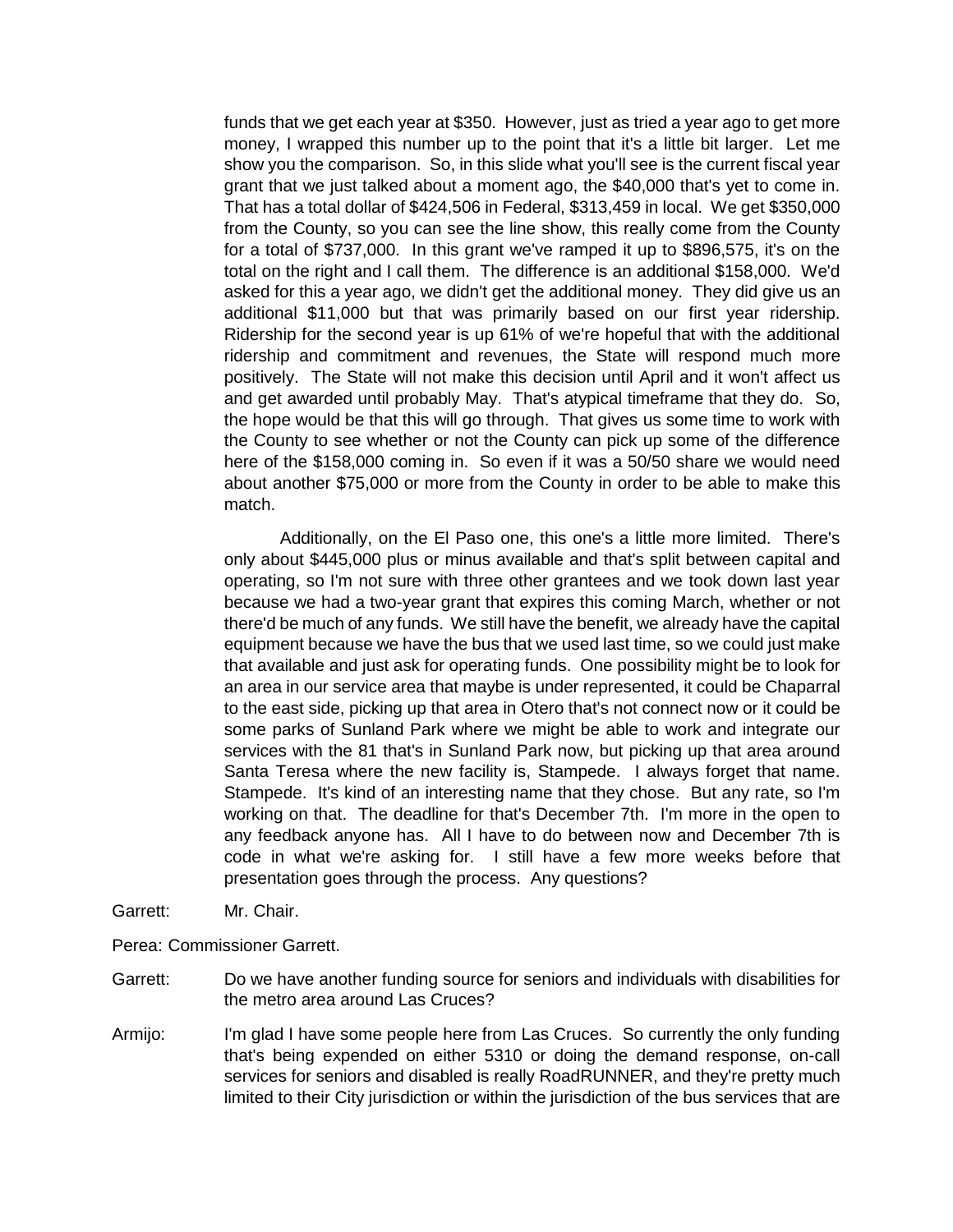within the City jurisdiction. That leaves a lot of people without service. So, there is really no on-call type of service demand in any of the rest of Doña Ana County. So, this might be an opportunity to do a pilot to see what type of services we might want to grow to the future. Since we haven't had a dedicated funding source, we stayed away from this, I believe, and Michael here can certainly correct me, but I believe from a recent presentation he made on this the City of Las Cruces RoadRUNNER I believe 28% of their total budget goes to the paratransit and that service area. Am I right? There we go. It's a lot of money. So, I you look at our numbers and were to extrapolate that same number to our budget, as you can see for the earlier slide, we would need anywhere from \$150,000 to \$200,000 just to get in the game if we began that road. So, we probably want to be very careful about we do this and what we might want to do, but this does give us an opportunity to maybe get a neighborhood or some little part of the community and see how we want to do that.

- Garrett: Well I mentioned that partly because I know that there are residents that are outside the City limits of Las Cruces and there's a very large population in this part of the County that needs this service. I mean that's something that I've been hearing about for years. Haven't heard so much of that as an issue in the south, now I'm not disputing the south and it's like all this needs to be solved at some point, but I would encourage that we would balance what we do.
- Armijo: Right.
- Garrett: So that we're not leaving out that large population that's aging that's around Las Cruces. That includes Mesilla and Picacho Hills. I mean we say, "Oh these are wealthy people." But they do not necessarily have the money and they don't have the resource to address the need in terms of some of the mobility issues.
- Armijo: You're correct. And not only do they not have it, the State of New Mexico does not either. The State of New Mexico 5310 grant program is only capital, where as in El Paso it's capital and operating, so there's a little bit more of assistance there and it's ongoing. So, once you're in the pipeline your chances of continuing to get funding as long as you do the job is pretty much apparent.
- Garrett: Let me just ask, is this tied in to the MPO district around El Paso.
- Armijo: Yes, I was about to say that.
- Garrett: And that's why you're talking about that.
- Armijo: That's why I'm talking south. Thank you. I meant to make that more clearer in the presentation. I apologize. So, we're limited by the urbanized area of the Metropolitan Planning Organization of El Paso County which actually picks up pieces of Anthony, surprisingly, all the way down into Santa Teresa and Sunland Park. Sunland Park already has a program that they're funded and working with Sun Metro, so we're actually looking at what we could do separately. I actually met with the folks at the Cedar Center right there near the City Hall and had some discussions about their services. They have a very viable senior center, but I'm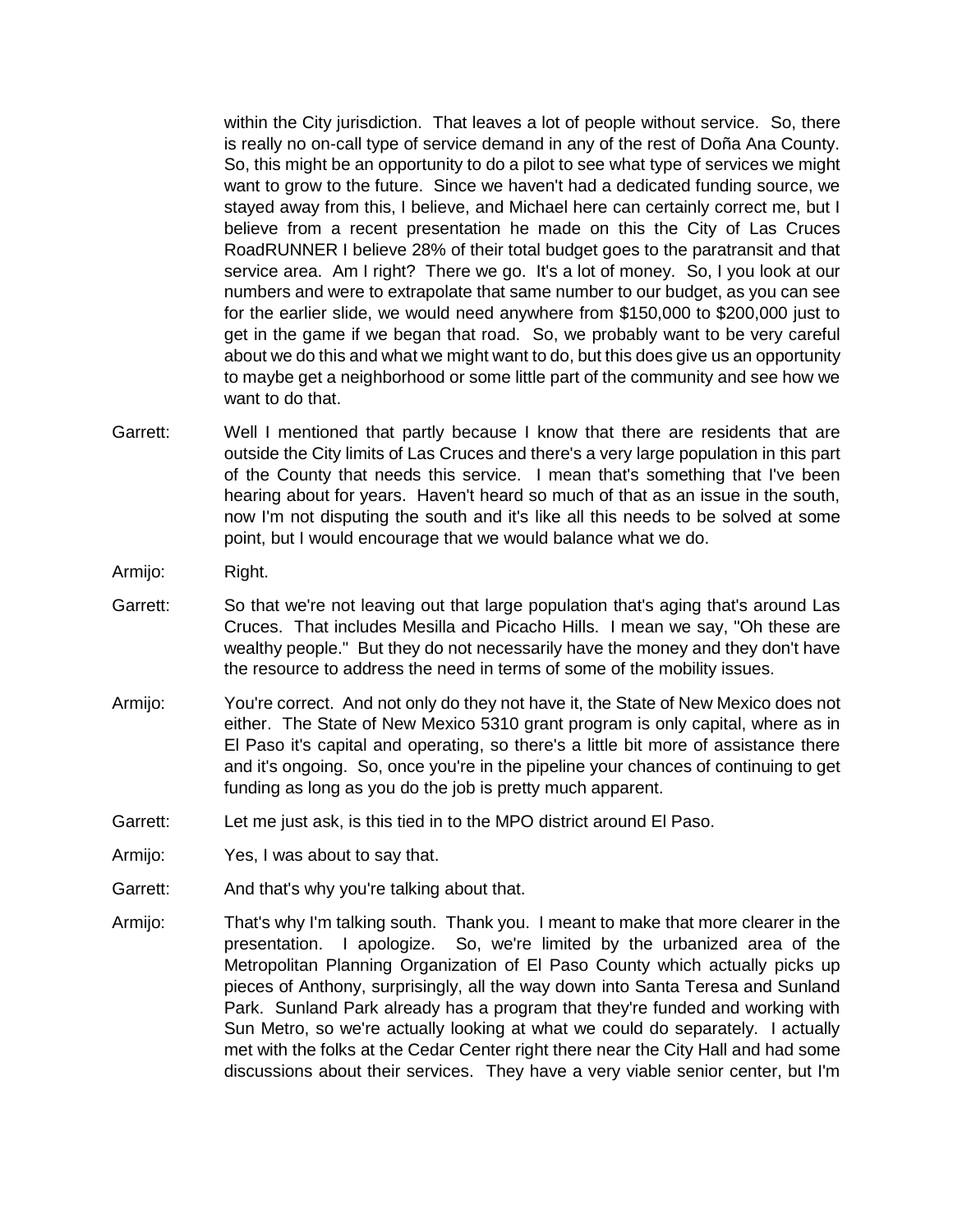not sure, I'm sure our Chair could probably fill us in on what kind of services they have.

- Perea: Different conversation.
- Armijo: It's a different conversation. So, there's opportunities there. I see the biggest hole is Santa Teresa. I think there's an effort there. And of course, Santa Teresa's is like, as you just heard with Picacho as have and have-nots type of situation depends on which zip code we're talking about in that regard.
- Garrett: Mr. Chair. Mr. Mayor. The break line is Berino. So, let's just remember that.
- Armijo: Okay. Thank you. All right let me move on. Almost done with my last section. So, Legislature, this is an interesting one. During the election period, what I can say outside of whatever, I've had the opportunity along with others I know like Sharon Thomas who unfortunately could not be here today, so I've had some discussions. I've even had members of our legislative delegation come up to me and say, "And by the way, you know we have some funds this year and you might've read about it and so." And in fact, I guess we can *(inaudible)* our Senator Steinborn who who said that "Now's the time to ask, and better to ask for more than less." So, what I want to go through here and what I'm going to show you a spreadsheet on how this could work based on those conversations. So, I also looked at the fact that when you do this, last year we had an opportunity to get a bus up in Hatch and unfortunately got it through the legislature and then got it vetoed by the Governor. But the key is to have this in our ICIP program, we do, we just approved that back in June and we updated some of our things and so there's a number of list items on that list. So, what I've broken that down to is three different asks and like I said at the outside I did have a brief conversation with Representative Gallegos earlier today. So, in looking at the things that could help the district and give us some support to our foundation, there's a listing within our ICIP for more vehicles. There's certainly a list in there for capital, and one of those big capital ones is a bus facility, so went backwards here, but if you read from the bottom up, you'll see that it's been four years since we've got a distribution from the legislature. At that time four years ago is when we got the five buses, about \$440,000. In today's dollars that would just over \$500,000, they're up well over 20%, so I think about \$520,000, something like that. So when you look at what I've put down the list, although we do have an order and we placed an order for another bus that we could use for Sierra County since it's so far away, it's best to probably have two buses up there with one as a spare in case there's a problem with a bus because you don't want to send a bus all the way out in Cruces or Anthony to respond to that. So, I've put down a bus for Sierra. Also put a bus for Hatch, and then I put the facility which actually in our ICIP program is \$383,000 which includes design, acquisition, and so on and so forth. I narrowed it down to simply acquisition because we're in a facility, so we could potentially buy that one, acquisition and about \$50,000 for construction which is really doing the parking lot and then another \$50,000 for equipment inside the facility. And so assuming that, what that would do for us is it then has the return in investment to the district where we wouldn't be paying for the rent or lease of a facility which is about \$20,000 a year, so you have that built in savings, so that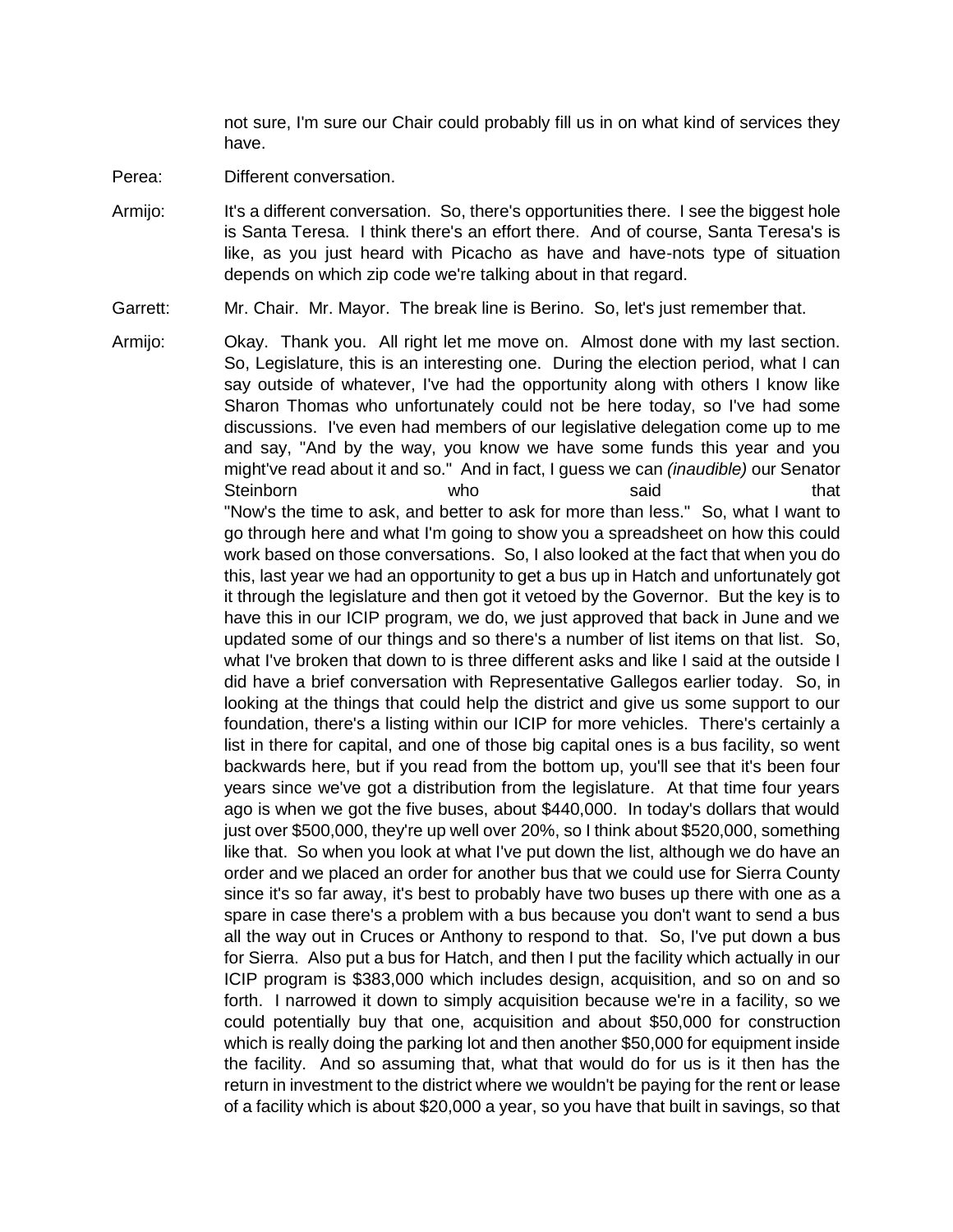acquisition has a great return investment over the next decade, it'll be well over \$200,000, just by getting that and putting that in our asset portfolio. The two vehicles certainly don't hurt to have more vehicles and we can work that through as the service grows and hopefully as I said earlier we get the grant, we have more money, we can run the services certainly to Hatch and hopefully we can make that connection to Sierra County. So, this is kind of what I have in place for the ASK, I haven't submitted anything. I wanted to get the feedback of Board. We also have in the ICIP program money for shelters and stops and other things. I didn't put that in there because I know it takes, between getting the right-of-way and all the other stuff, it'll actually take me two years before I can get a bus shelter or bench out there, at least that. I'm sure my associates here from RoadRUNNER can probably speak to that as well. So, it's hard to fast track those issues. Yew we need those facilities, but maybe the other issues as I laid out, the buses and the facility might have more quick benefit to the District. Any questions? So, strategy makes sense? Good. All right. Well thank you.

This is just a look at the facility we have. We just got our sign up, so we actually have a name. It just has a logo and the street address. So, I was questioned about the street address because I thought you know if I didn't put that on there I could take the sign and take to wherever we go, but I'm optimistic that we'll be there for a period of time. Those are the buses that pull out about a month ago when we still had light in the morning, because those are about 6:15 I believe. And as you can see they don't line up real well because we're parked on dirt or heavy gravel so that would be better if we can get to the point where get an asphalt base on there, so I chose that selectively and you can actually see a little bit of the front gate on the other photo. And I you have any questions I'll be happy to take those.

- Perea: Any questions?
- Armijo: Thanks for the feedback.

Perea: Questions? Thank you, David.

Armijo: You bet.

Barraza: Thank you.

#### **8. DISCUSSION ITEMS**

- **a. FY2020 NM DOT Section 5311 Rural Transit Grant**
- **b. FY2020 El Paso Section 5310 Enhanced Mobility of Seniors and Individuals with Disabilities Grant**
- **c. 54 Legislative First Session 2019 Capital Outlay Request**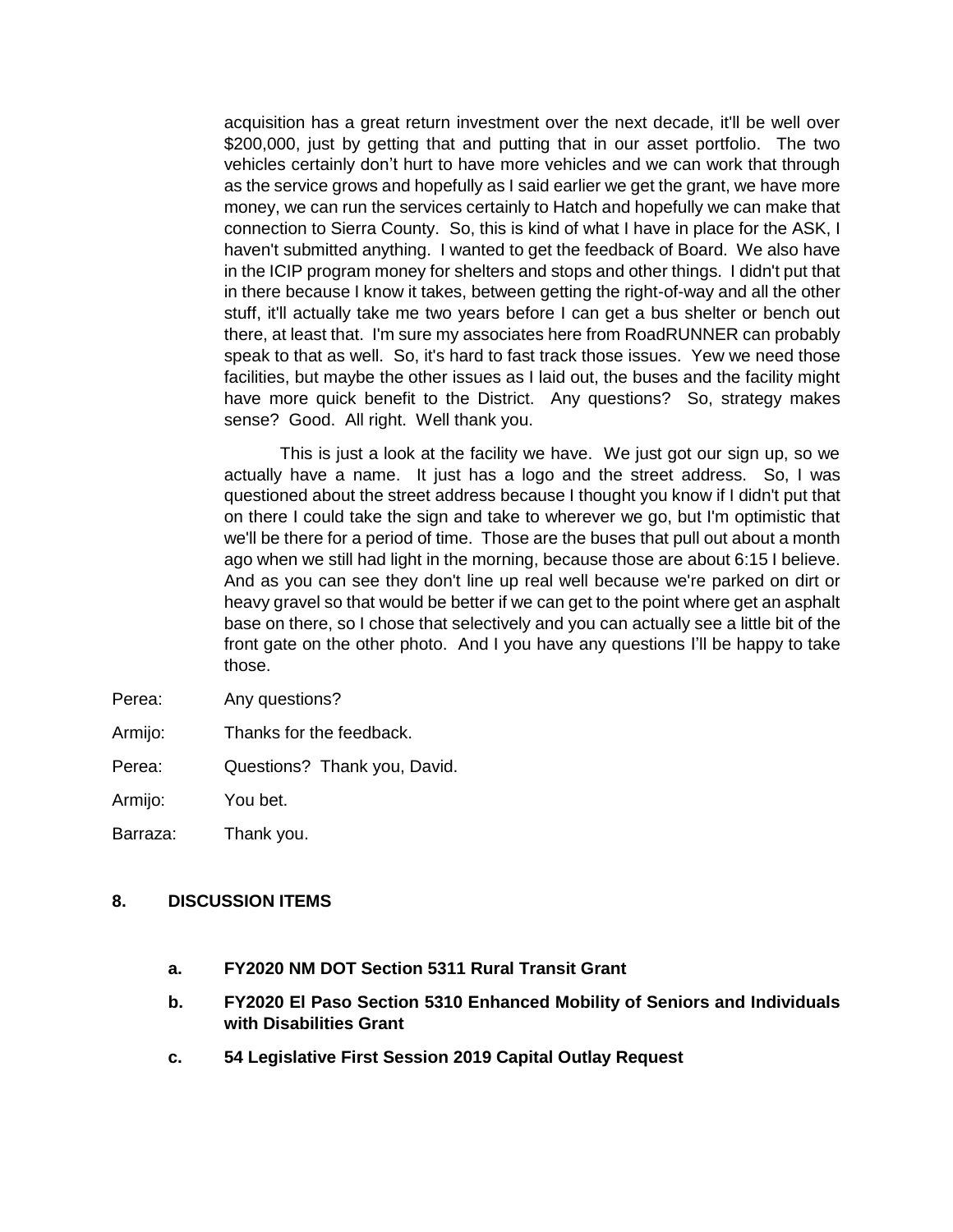THE ABOVE WERE DISCUSSED IN THE EXECUTIVE DIRECTOR'S REPORT.

Perea: So that takes to item 8a, that's FY2020 NM DOT Section 5311 Rural Transit Grant. Well do we need to go over any of these discussions? I think it was pretty much covered in your presentation?

Armijo: Yes.

#### **9. ACTION ITEMS**

- **a. A Resolution approving the Financial Statements as of October 31, 2018.**
- Perea: So then can we jump over to item number 9a; a resolution approving the Financial Statements as of October 31, 2018.
- Garrett: Mr. Chair. Before we do that. I'm wondering if we can postpone that until the next meeting
- Perea: Yes.
- Garrett: So that we have the accurate information for that. So, since it's on the agenda, do we need a motion to postpone?
- Perea: I would entertain that.
- Garrett: The issue ... Councilor Eakman, are you going to propose that we not have a meeting in December?
- Eakman: That is my proposal, yes, because it's scheduled for the day after Christmas.
- Garrett: In that case, the motion to postpone would need to be for the meeting in January.
- Perea: For the next regular Board meeting.
- Garrett: For the next regular Board meeting. Okay, if it's all right with you I'll move to postpone the approval of the resolution approving the Financial Statements as of October 31, 2018 until the next regular meeting of the Board.
- Perea: So, I have a motion on the floor made by Commissioner Garrett. Is there a second?

Barraza: Second.

Perea: The motion has been seconded. Any discussion on the postponement? Seeing none. All those in favor say "aye."

MOTION PASSES UNANIMOUSLY.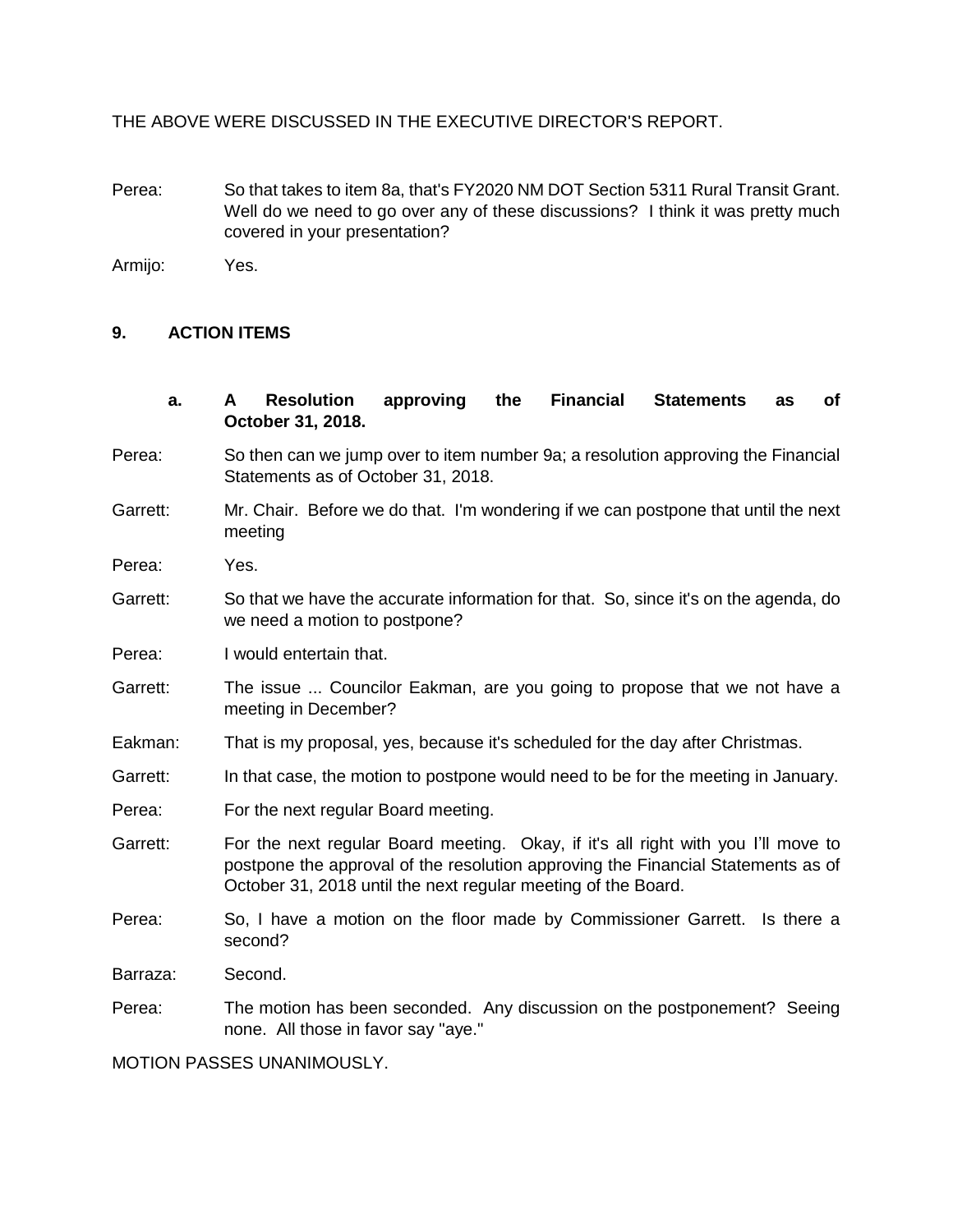Perea: All opposed say "nay." Abstentions. Motion carries unanimously. Item nine A has been postponed.

# **b. A Resolution approving the Budget Adjustments as of October 31, 2018.**

| Garrett: | Mr. Chair.                                                                                                                                                                                                                                                                                                                                                                                                                                                                                                              |  |  |  |  |  |  |
|----------|-------------------------------------------------------------------------------------------------------------------------------------------------------------------------------------------------------------------------------------------------------------------------------------------------------------------------------------------------------------------------------------------------------------------------------------------------------------------------------------------------------------------------|--|--|--|--|--|--|
| Barraza: | Mr. Chair.                                                                                                                                                                                                                                                                                                                                                                                                                                                                                                              |  |  |  |  |  |  |
| Perea:   | <b>Commissioner Garrett.</b>                                                                                                                                                                                                                                                                                                                                                                                                                                                                                            |  |  |  |  |  |  |
| Garrett: | Well if I understood correctly the budget adjustments that have been made were<br>made because the specific accounts didn't have enough money in them and so it<br>doesn't seem to me that this makes a difference in, this isn't about the financial<br>statement as such, it's simply correcting the amount in the budget if you will, and<br>so I wouldn't think that this would be problematic to pursue. So, on that basis I<br>move approve of Resolution approving Budget Adjustments as of October 31,<br>2018. |  |  |  |  |  |  |
| Perea:   | So, I have a motion on the floor made by Commissioner Garrett. Is there a<br>second?                                                                                                                                                                                                                                                                                                                                                                                                                                    |  |  |  |  |  |  |
| Eakman:  | Second.                                                                                                                                                                                                                                                                                                                                                                                                                                                                                                                 |  |  |  |  |  |  |
| Perea:   | The motion has been seconded. Any discussion on that item? Seeing none. Let<br>me have a roll call on the matter please.                                                                                                                                                                                                                                                                                                                                                                                                |  |  |  |  |  |  |
| Baum:    | Javier Perea.                                                                                                                                                                                                                                                                                                                                                                                                                                                                                                           |  |  |  |  |  |  |
| Perea:   | Yes.                                                                                                                                                                                                                                                                                                                                                                                                                                                                                                                    |  |  |  |  |  |  |
| Baum:    | Majorie Powey.                                                                                                                                                                                                                                                                                                                                                                                                                                                                                                          |  |  |  |  |  |  |
| Powey:   | Yes.                                                                                                                                                                                                                                                                                                                                                                                                                                                                                                                    |  |  |  |  |  |  |
| Baum:    | Nora Barraza.                                                                                                                                                                                                                                                                                                                                                                                                                                                                                                           |  |  |  |  |  |  |
| Baum:    | Yes.                                                                                                                                                                                                                                                                                                                                                                                                                                                                                                                    |  |  |  |  |  |  |
| Baum:    | Jack Eakman.                                                                                                                                                                                                                                                                                                                                                                                                                                                                                                            |  |  |  |  |  |  |
| Eakman:  | Yes.                                                                                                                                                                                                                                                                                                                                                                                                                                                                                                                    |  |  |  |  |  |  |
| Baum:    | <b>Billy Garrett.</b>                                                                                                                                                                                                                                                                                                                                                                                                                                                                                                   |  |  |  |  |  |  |
| Garrett: | Yes.                                                                                                                                                                                                                                                                                                                                                                                                                                                                                                                    |  |  |  |  |  |  |
| Baum:    | Gerald LaFont.                                                                                                                                                                                                                                                                                                                                                                                                                                                                                                          |  |  |  |  |  |  |
| Garrett: | Yes.                                                                                                                                                                                                                                                                                                                                                                                                                                                                                                                    |  |  |  |  |  |  |
| Baum:    | Diana Trujillo.                                                                                                                                                                                                                                                                                                                                                                                                                                                                                                         |  |  |  |  |  |  |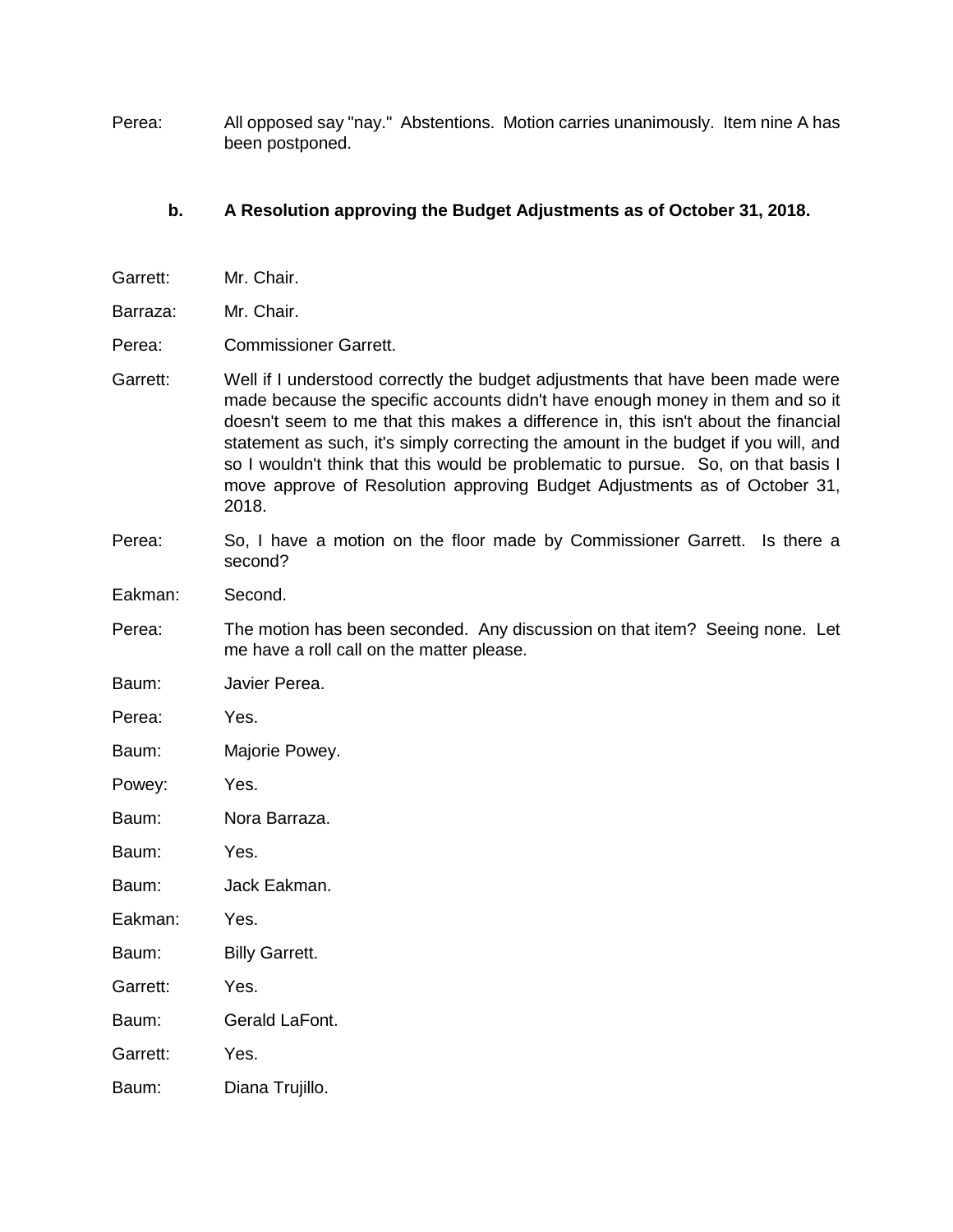Trujillo: Yes.

Perea: Motion carries unanimously. Item 9b has been approved.

## **c. A Resolution approving the Submission of FY20 NM DOT Section 5311 Rural Transit Grant.**

- Perea: Moving on to item nine C, a Resolution approving the Submission of FY20 NM DOT Section 5311 Rural Transit Grant.
- Eakman: I would move approval.
- Perea: I have a motion on the floor made by Councilor Eakman to approve item 9c. Is there a second?
- Trujillo: I second.
- Perea: I believe that was Mayor Trujillo who seconded.
- Trujillo: Yes.
- Perea: Okay. Any discussion on item 9c? Seeing none. Let me have a roll call vote on the matter please.
- Baum: Javier Perea.
- Perea: Yes.
- Baum: Majorie Powey.
- Powey: Yes.
- Baum: Nora Barraza.
- Baum: Yes.
- Baum: Jack Eakman.
- Eakman: Yes.
- Baum: Billy Garrett.
- Garrett: Yes.
- Baum: Gerald LaFont.
- Garrett: Yes.
- Baum: Diana Trujillo.
- Trujillo: Yes.
- Perea: Motion carries unanimously. Item 9c has been approved.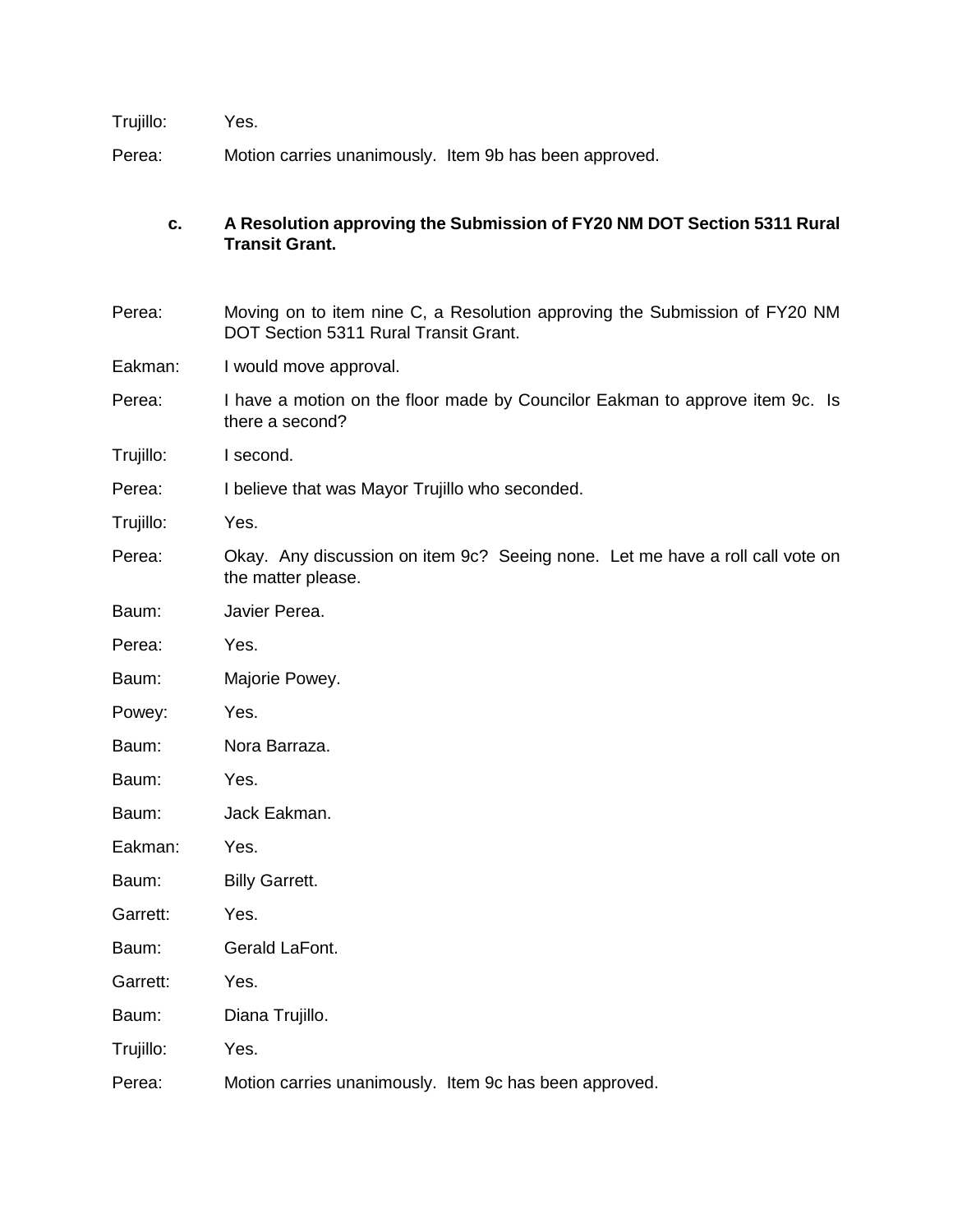## **d. A Resolution approving the submission of the FY20 5310 Enhanced Mobility of Seniors and Individuals with Disabilities Grant**

| Perea:    | Item 9d, a Resolution approving the submission of the FY20 5310 Enhanced<br>Mobility of Seniors and Individuals with Disabilities Grant. |  |  |  |  |  |  |  |
|-----------|------------------------------------------------------------------------------------------------------------------------------------------|--|--|--|--|--|--|--|
| Garrett:  | So, moved.                                                                                                                               |  |  |  |  |  |  |  |
| Perea:    | I have a motion on the floor to approve made by Commissioner Garrett.                                                                    |  |  |  |  |  |  |  |
| Barraza:  | Second.                                                                                                                                  |  |  |  |  |  |  |  |
| Perea:    | the motion has been seconded by Mayor Barraza. Any discussion? Seeing none.<br>Let me have a roll call vote on the matter please.        |  |  |  |  |  |  |  |
| Baum:     | Javier Perea.                                                                                                                            |  |  |  |  |  |  |  |
| Perea:    | Yes.                                                                                                                                     |  |  |  |  |  |  |  |
| Baum:     | Majorie Powey.                                                                                                                           |  |  |  |  |  |  |  |
| Powey:    | Yes.                                                                                                                                     |  |  |  |  |  |  |  |
| Baum:     | Nora Barraza.                                                                                                                            |  |  |  |  |  |  |  |
| Baum:     | Yes.                                                                                                                                     |  |  |  |  |  |  |  |
| Baum:     | Jack Eakman.                                                                                                                             |  |  |  |  |  |  |  |
| Eakman:   | Yes.                                                                                                                                     |  |  |  |  |  |  |  |
| Baum:     | <b>Billy Garrett.</b>                                                                                                                    |  |  |  |  |  |  |  |
| Garrett:  | Yes.                                                                                                                                     |  |  |  |  |  |  |  |
| Baum:     | Gerald LaFont.                                                                                                                           |  |  |  |  |  |  |  |
| Garrett:  | Yes.                                                                                                                                     |  |  |  |  |  |  |  |
| Baum:     | Diana Trujillo.                                                                                                                          |  |  |  |  |  |  |  |
| Trujillo: | Yes.                                                                                                                                     |  |  |  |  |  |  |  |
| Perea:    | That a yes? Motion carries unanimously. Item 9d has been approved.                                                                       |  |  |  |  |  |  |  |

## **e. A Resolution approving the submission of the Capital Outlay Request for the 54 Legislature First Session 2019**

- Perea: Item 9e, a Resolution approving the submission of the Capital Outlay Request for the 54 Legislature First Session 2019.
- Barraza: Mr. Chair. I make a motion for approval of the resolution.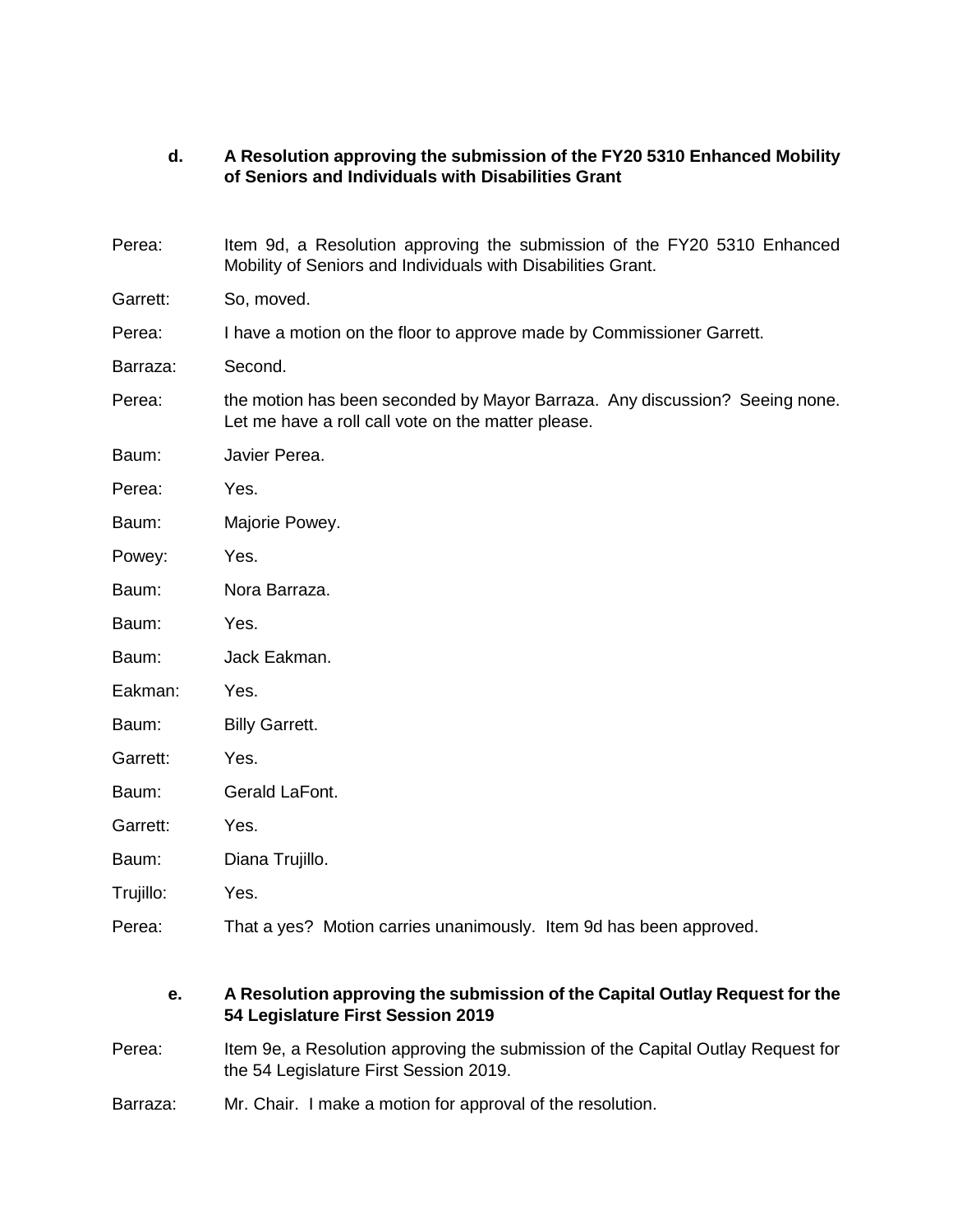| Perea:    | I have a motion on the floor made by Mayor Barraza. Is there a second?                                                                                                                                        |  |  |  |  |  |  |
|-----------|---------------------------------------------------------------------------------------------------------------------------------------------------------------------------------------------------------------|--|--|--|--|--|--|
| Garrett:  | Second.                                                                                                                                                                                                       |  |  |  |  |  |  |
| Perea:    | The motion has been seconded by Commissioner Garrett. Any discussion by the<br>Board?                                                                                                                         |  |  |  |  |  |  |
| Garrett:  | Mr. Chair.                                                                                                                                                                                                    |  |  |  |  |  |  |
| Perea:    | Commissioner.                                                                                                                                                                                                 |  |  |  |  |  |  |
| Garrett:  | I would just like to say that I appreciate the initiative and the work that the Director<br>has shown in terms of development of the various grant applications and working<br>on the Capital Outlay request. |  |  |  |  |  |  |
| Perea:    | Fantastic. Any other discussion? Seeing none. Let me have a roll call vote on<br>the matter please.                                                                                                           |  |  |  |  |  |  |
| Baum:     | Javier Perea.                                                                                                                                                                                                 |  |  |  |  |  |  |
| Perea:    | Yes.                                                                                                                                                                                                          |  |  |  |  |  |  |
| Baum:     | Majorie Powey.                                                                                                                                                                                                |  |  |  |  |  |  |
| Powey:    | Yes.                                                                                                                                                                                                          |  |  |  |  |  |  |
| Baum:     | Nora Barraza.                                                                                                                                                                                                 |  |  |  |  |  |  |
| Baum:     | Yes.                                                                                                                                                                                                          |  |  |  |  |  |  |
| Baum:     | Jack Eakman.                                                                                                                                                                                                  |  |  |  |  |  |  |
| Eakman:   | Yes.                                                                                                                                                                                                          |  |  |  |  |  |  |
| Baum:     | <b>Billy Garrett.</b>                                                                                                                                                                                         |  |  |  |  |  |  |
| Garrett:  | Yes.                                                                                                                                                                                                          |  |  |  |  |  |  |
| Baum:     | Gerald LaFont.                                                                                                                                                                                                |  |  |  |  |  |  |
| Garrett:  | Yes.                                                                                                                                                                                                          |  |  |  |  |  |  |
| Baum:     | Diana Trujillo.                                                                                                                                                                                               |  |  |  |  |  |  |
| Trujillo: | Yes.                                                                                                                                                                                                          |  |  |  |  |  |  |
| Perea:    | Motion carries unanimously. Item 9e has been approved.                                                                                                                                                        |  |  |  |  |  |  |

# **10. CLOSED SESSION: PERSONNEL MATTERS**

**a. Action Items: Executive Directors Contract**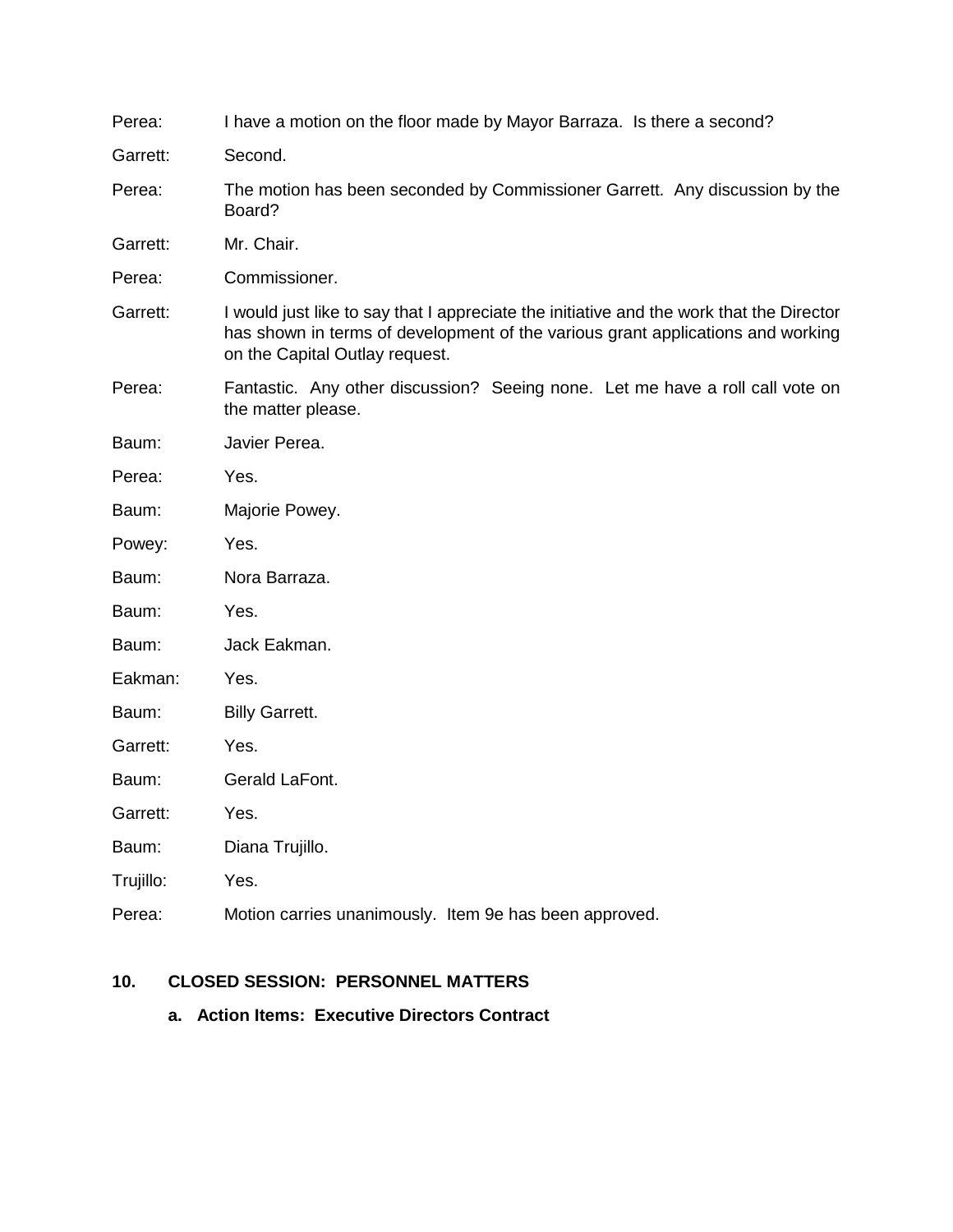| Perea:    | At this moment I would entertain a motion to go into closed session to discuss the<br>Executive Director evaluation and contract as authorized by NMSA 1978 Section<br>10-15-1-H (2) regarding personnel matters. |  |  |  |  |  |  |
|-----------|-------------------------------------------------------------------------------------------------------------------------------------------------------------------------------------------------------------------|--|--|--|--|--|--|
| Barraza:  | Mr. Chair. I so make that motion.                                                                                                                                                                                 |  |  |  |  |  |  |
| Perea:    | I have a motion on the floor made by Mayor Barraza. Is there a second?                                                                                                                                            |  |  |  |  |  |  |
| Eakman:   | Second.                                                                                                                                                                                                           |  |  |  |  |  |  |
| Perea:    | Motion has been seconded. Let me have a roll call vote.                                                                                                                                                           |  |  |  |  |  |  |
| Baum:     | Javier Perea.                                                                                                                                                                                                     |  |  |  |  |  |  |
| Perea:    | Yes.                                                                                                                                                                                                              |  |  |  |  |  |  |
| Baum:     | Majorie Powey.                                                                                                                                                                                                    |  |  |  |  |  |  |
| Powey:    | Yes.                                                                                                                                                                                                              |  |  |  |  |  |  |
| Baum:     | Nora Barraza.                                                                                                                                                                                                     |  |  |  |  |  |  |
| Baum:     | Yes.                                                                                                                                                                                                              |  |  |  |  |  |  |
| Baum:     | Jack Eakman.                                                                                                                                                                                                      |  |  |  |  |  |  |
| Eakman:   | Yes.                                                                                                                                                                                                              |  |  |  |  |  |  |
| Baum:     | <b>Billy Garrett.</b>                                                                                                                                                                                             |  |  |  |  |  |  |
| Garrett:  | Yes.                                                                                                                                                                                                              |  |  |  |  |  |  |
| Baum:     | Gerald LaFont.                                                                                                                                                                                                    |  |  |  |  |  |  |
| Garrett:  | Yes.                                                                                                                                                                                                              |  |  |  |  |  |  |
| Baum:     | Diana Trujillo.                                                                                                                                                                                                   |  |  |  |  |  |  |
| Trujillo: | Yes.                                                                                                                                                                                                              |  |  |  |  |  |  |
| Perea:    | Motion carries.                                                                                                                                                                                                   |  |  |  |  |  |  |

CLOSED SESSION 2:26 THROUGH 3:26 P.M.

Perea: So, we'll reconvene in open session, and let the record show that only those items on the agenda were discussed and no decision was made in closed session. If I could just have the determination of quorum once more, please.

Baum: Javier Perea.

Perea: Present.

Baum: Majorie Powey.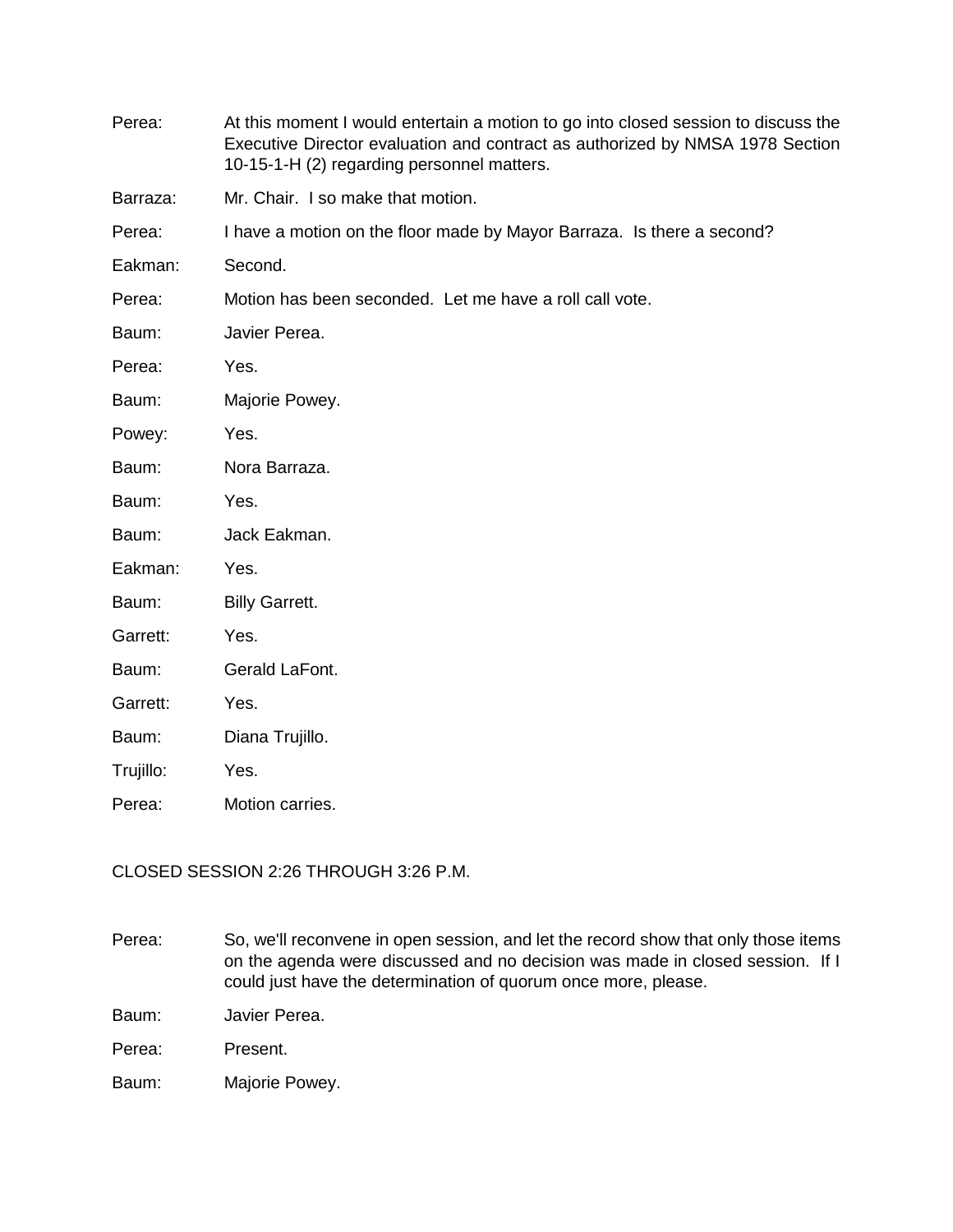| Powey:    | Yes.                         |
|-----------|------------------------------|
| Baum:     | Nora Barraza.                |
| Baum:     | Here.                        |
| Baum:     | Jack Eakman.                 |
| Eakman:   | Here.                        |
| Baum:     | Billy Garrett is now absent. |
| Baum:     | Gerald LaFont.               |
| Garrett:  | Yes.                         |
| Baum:     | Diana Trujillo.              |
| Trujillo: | Here.                        |
| Baum:     | You do have a quorum.        |
| Perea:    | All. Fantastic.              |

## **a. Action Item: Executive Director's Contract**

- Perea: So that puts back on to item number 10a, which is the Executive Director's Contract.
- Barraza: Mr. Chair.
- Perea: Madam Mayor.
- Barraza: I just would like to make a motion that we approve the Executive Director's contract with some few minor typos that are being corrected.
- Perea: Perfect. And I just want to clarify that one typo does include the changing of date from 2021 to 2022 to make sure it's a two year contract. Any other discussion? So, I do have a motion on the floor. Is there a second?

Eakman: I second it.

- Perea: The motion has been seconded by Councilor Eakman. Any other discussion? Hearing no other discussion. Let me have a roll call vote on the matter please.
- Baum: Javier Perea.
- Perea: Yes.
- Baum: Majorie Powey.
- Powey: Yes.
- Baum: Nora Barraza.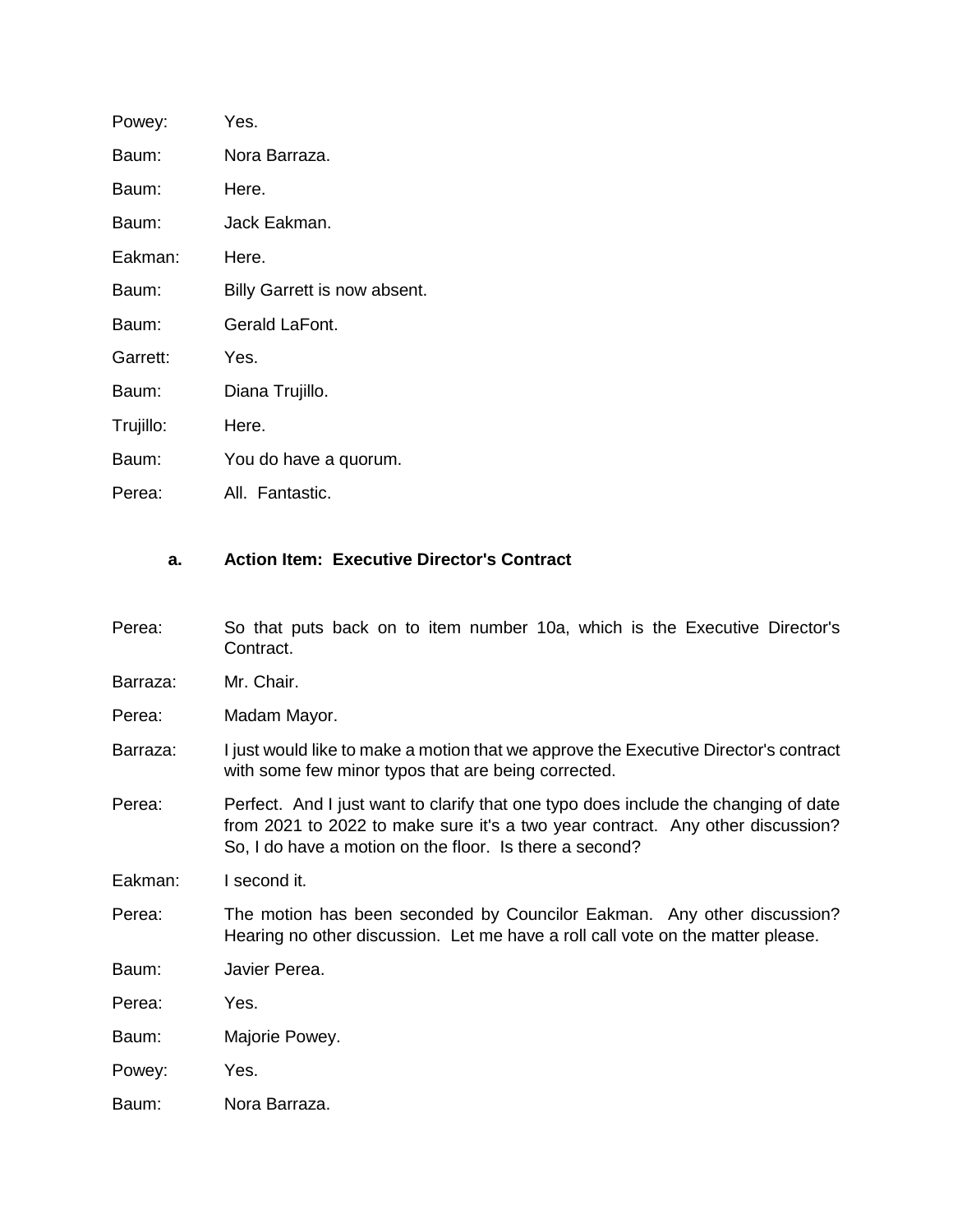| Baum:     | Yes.                                                    |
|-----------|---------------------------------------------------------|
| Baum:     | Jack Eakman.                                            |
| Eakman:   | Yes.                                                    |
| Baum:     | Gerald LaFont.                                          |
| Garrett:  | Yes.                                                    |
| Baum:     | Diana Trujillo.                                         |
| Trujillo: | Yes.                                                    |
| Perea:    | Motion carries unanimously. Congratulations Mr. Armijo. |

#### **4. PUBLIC INPUT**

Perea: And then we move on to item four, public input. No public.

#### **5. APPROVAL OF SCRTD MEETING MINUTES OF October 17, 2018**

Perea: We move on to item number five, approval of the SCRTD minutes of October 17, 2018.

Eakman: Move approval.

- Perea: I have a motion on the floor to approve the minutes for October 17, 2018. Is there a second?
- Barraza: Mr. Chair. I make that second.
- Perea: I have a motion and a seconded. Any other discussion? Seeing none. All those in favor say aye.

MOTION PASSES UNANIMOUSLY.

Perea: All opposed say nay. Abstentions. Motion carries unanimously. The minutes for October 17, 2018 have been approved.

#### **11. BOARD COMMENT**

Perea: That takes us over to Board comments.

Eakman: Mr. Chair.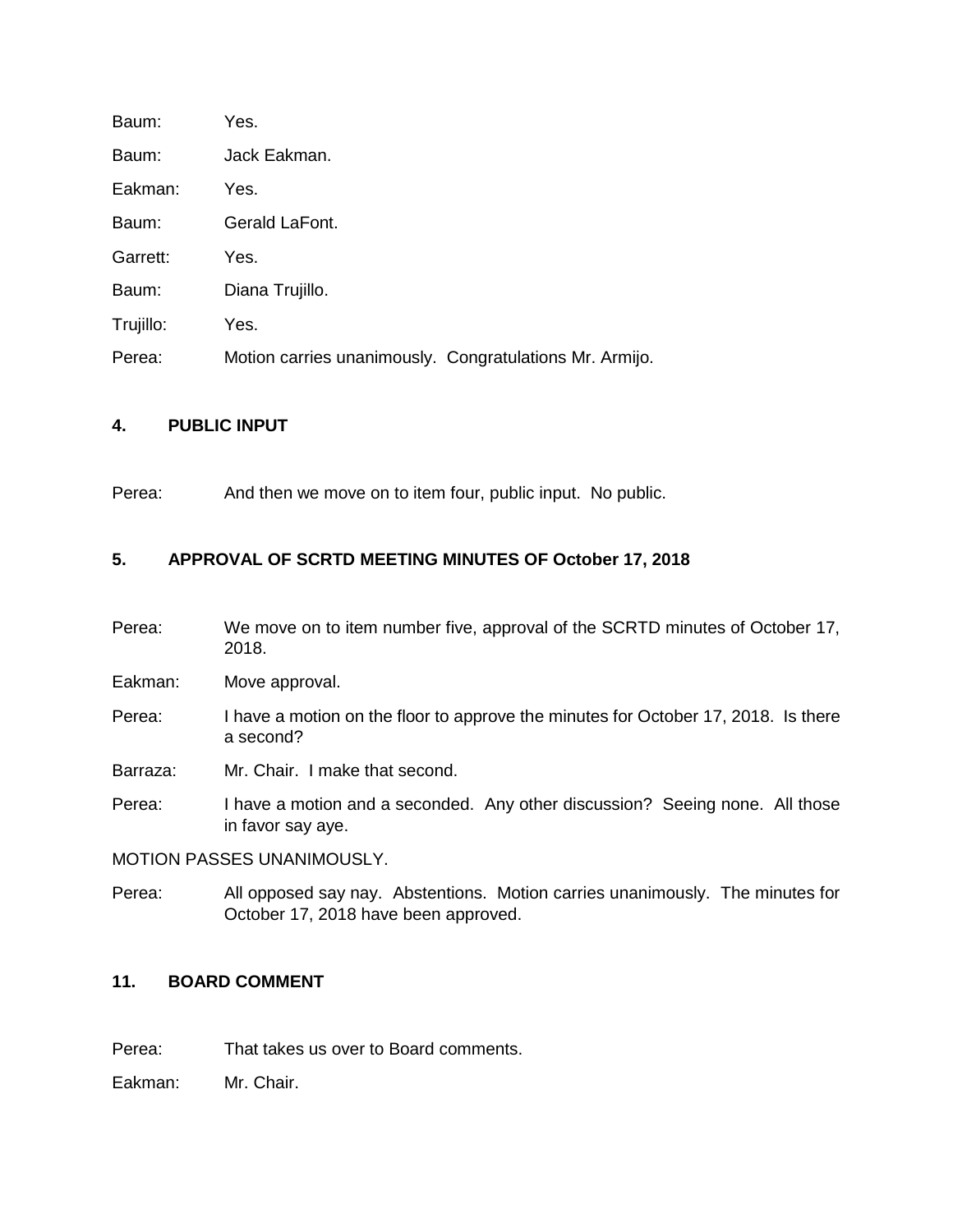#### Perea: Councilor Eakman.

- Eakman: I would like to recommend that we not have a meeting in December since the date for that meeting falls the day after Christmas and might prove quite difficult to have a quorum on that date. Would you accept a motion on that?
- Perea: I think if we just have consensus we should be okay.
- LaFont: Sounds good to me.
- Perea: Seeing there are no issues, then we can work with the proper channels to cancel the meeting. It's up to me? Then it's cancelled then. All right. Any other Board comments?
- Barraza: Mr. Chair. Just two comments I have.
- Perea: Madam Mayor.
- Barraza: I'd like to make a suggestion that on our packets that if could have the pages numbered. It just makes it so much easier to reference when someone is speaking on that to just have those pages numbered. And just the other is to thank Mr. Armijo for the great job that he is doing for the SCRTD. In the time that I have been on the RTD Board it has grown significantly. He's done what we were setting out to do many years ago and it's finally happened, and I just want to thank him for his hard work and his commitment to the RTD. And just for the record to reflect that his contract is being extended for two years and with a \$2,000 pay increase a year. Okay. Thank you.
- Perea: Any other Board comments? Well thank you very much to everyone who is here today. I think a fairly long meeting. But I appreciate the hard work and dedication that everyone puts into this and I hope that everyone had a very happy Thanksgiving and I do hope that everyone has a very Merry Christmas as well, and a Happy New Year as well. I'm sure there are a lot of new things that we're going to experiencing the upcoming year, but I hope you all enjoy this time with your friends and family, and Happy New Year. Thank you.

Powey: The same to all of you.

#### **12. ADJOURNMENT (3:32 PM)**

\_\_\_\_\_\_\_\_\_\_\_\_\_\_\_\_\_\_\_\_\_\_\_\_\_\_\_\_\_\_\_\_\_\_\_\_\_\_

Perea: If there's no objection this meeting is now adjourned, and it is 3:32 p.m.

**Chairperson**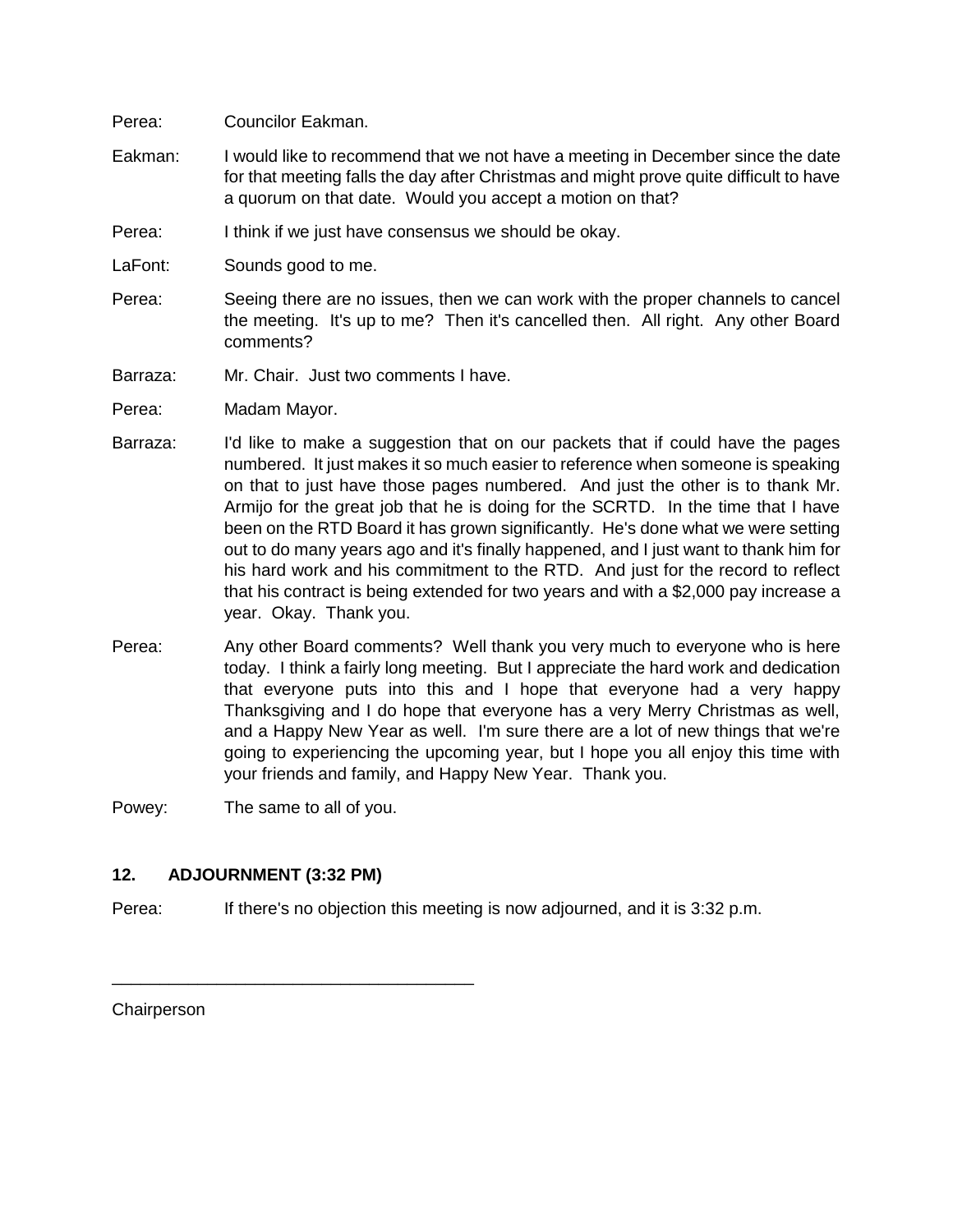# **ITEM #6 – FINANCIAL REPORT OCTOBER 2018**

South Central Regional Transit District

# **12/31/2018 Account Balances**

| Money Market Account * 4524  | \$12,051.79 |
|------------------------------|-------------|
| Operating Account * 2003     | \$15,323.81 |
| <b>Payroll Account *2011</b> | \$50,380.89 |

Total Cash on Hand at 12/31/2018 \$77,756.49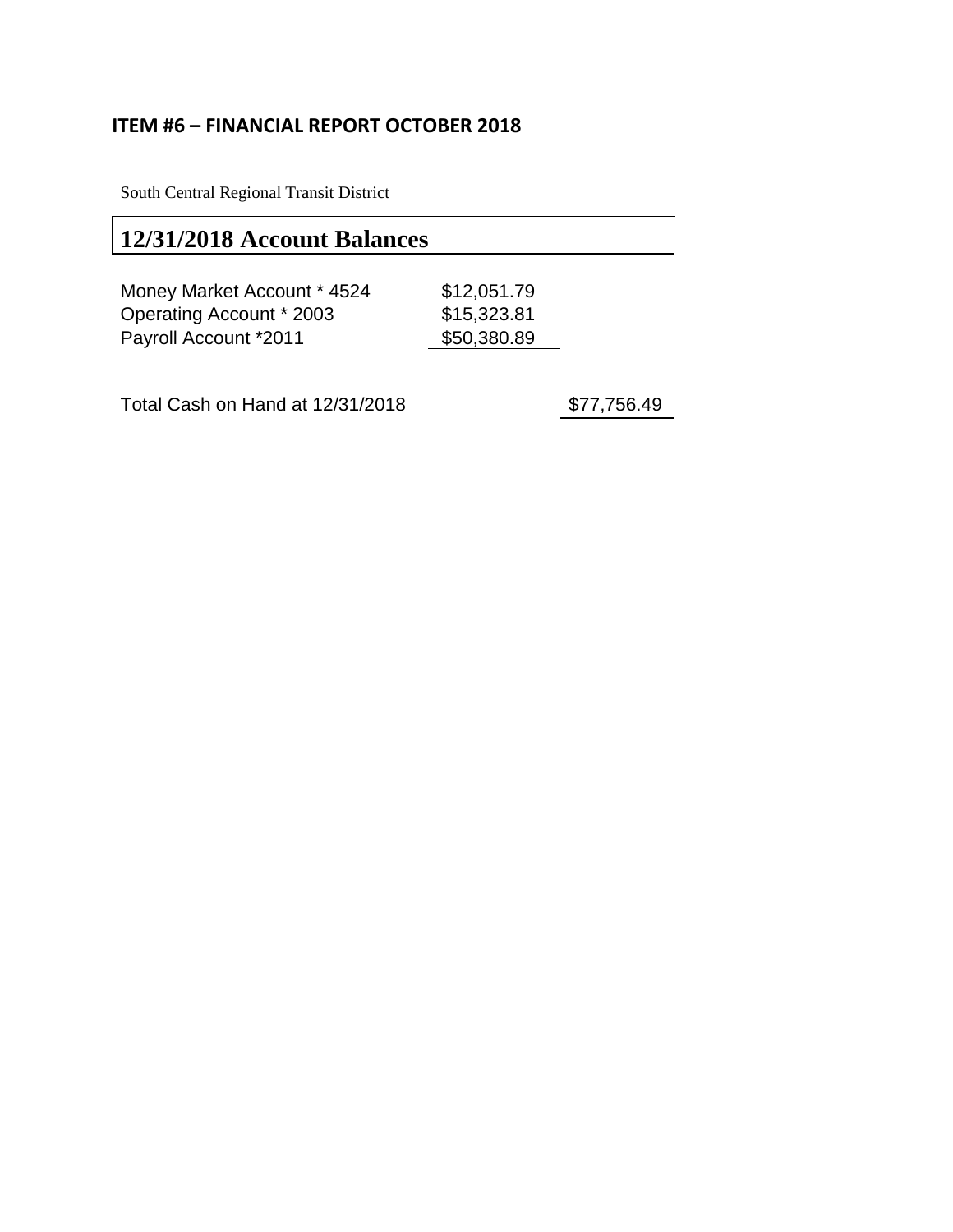## **Expenditures - December**

| FY19 July thru December 2018              |                                    |                                   |                                        |                                |                     |       |                             |
|-------------------------------------------|------------------------------------|-----------------------------------|----------------------------------------|--------------------------------|---------------------|-------|-----------------------------|
| <b>Descriptions</b>                       | <b>Budgeted</b><br><b>Expenses</b> | <b>Revision</b><br><b>Request</b> | <b>YTD</b>                             | <b>Dec-18</b>                  | Accrued Not<br>paid | % YTD | Remaining<br><b>Balance</b> |
| <b>Personnel Services</b>                 |                                    |                                   |                                        |                                |                     |       |                             |
| Salaries                                  | 390,833.60                         |                                   | \$185,804.22                           | \$34,685.46                    |                     | 48%   | 205,029.38                  |
| <b>Employee Benefits</b>                  |                                    |                                   |                                        |                                |                     |       |                             |
| FICA/Medicare Tax                         | 29,898.00                          |                                   | \$<br>15,179.80                        | \$<br>2,617.70                 |                     | 51%   | 14,718.20                   |
| State Unemployment Tax                    | 10,002.90                          |                                   | \$<br>7,176.56                         | $\mathbf{\$}$<br>186.36        |                     | 72%   | 2,826.34                    |
| Workers' Comp Insurance                   | 22,481.00                          |                                   | \$<br>12,728.16                        | \$<br>1,491.00                 |                     | 57%   | 9,752.84                    |
| Health Insurance and Life                 | 52,962.00                          |                                   | \$<br>17,581.31                        | \$<br>3,827.80                 |                     | 33%   | 35,380.69                   |
| Retirement - PERA                         | 26,048.00                          |                                   | \$<br>15,561.35                        | \$<br>2,557.36                 |                     | 60%   | 10,486.65                   |
| <b>Travel</b>                             |                                    |                                   |                                        |                                |                     |       |                             |
| Travel - Reimbursement                    | 4,000.00                           |                                   | 2,003.87                               | 975.65                         |                     | 50%   | 1,996.13                    |
| <b>FUEL</b>                               | 78,000.00                          |                                   | \$<br>47,889.27                        | 7,263.97                       |                     | 61%   | 30,110.73                   |
| Maintenance on Vehicles                   | 40,000.00                          |                                   | 14,825.60                              | 9,565.82                       |                     | 37%   | 25,174.40                   |
| <b>Supplies</b>                           |                                    |                                   |                                        |                                |                     |       |                             |
| Supplies                                  | 6,800.00                           | 1,500.00                          | \$<br>7,284.89                         | \$<br>1,849.83                 |                     | 88%   | 1,015.11                    |
| <b>Insurances</b>                         |                                    |                                   |                                        |                                |                     |       |                             |
| General Liability - Workers Comp          | 2,376.00                           | 3,000.00                          | 4.689.61                               | 1,491.00                       |                     | 87%   | 686.39                      |
| Automobile Insurance                      | 74,000.00                          |                                   | \$25,192.78                            | $\mathbf{\$}$<br>4,552.46      |                     | 34%   | 48,807.22                   |
| D&O Insurance                             | 2,640.00                           |                                   | 1,302.49                               | 1,302.49                       |                     | 49%   | 1,337.51                    |
| <b>Contractual Services</b>               |                                    |                                   |                                        |                                |                     |       |                             |
| Professional Fees & Svcs/Audit            | 8,500.00                           |                                   | 1,371.05                               | $\blacksquare$                 |                     | 16%   | 7,128.95                    |
| Legal Fees                                | 2,500.00                           |                                   |                                        | ÷.                             |                     | 0%    | 2,500.00                    |
| Services ADP FEES/Janitorial/RC Creations | 4,366.00                           | 3,500.00                          | \$<br>5,380.63                         | \$<br>1,250.45                 |                     | 68%   | 2,485.37                    |
| <b>SCCOG</b>                              | 5,000.00                           |                                   | 5,000.00                               |                                |                     | 100%  |                             |
| STS, NM                                   | 98,500.00                          | (32,000.00)                       | $\boldsymbol{\mathsf{S}}$<br>51,291.64 | 8,350.20<br>\$                 |                     | 77%   | 15,208.36                   |
| Zia Therapy                               | 12,000.00                          |                                   | \$<br>5,000.00                         | 2,000.00                       |                     | 42%   | 7,000.00                    |
| Camino Real                               | 4,500.00                           |                                   | 3,000.00                               | 3,000.00                       |                     | 67%   | 1,500.00                    |
| <b>FineLine Graphics</b>                  | 2,500.00                           |                                   | 1,554.00                               |                                |                     | 62%   | 946.00                      |
| <b>Operating Costs</b>                    |                                    |                                   |                                        |                                |                     |       |                             |
| Advertisements/Promotional                | 150.00                             |                                   | 43.29                                  | $\overline{\phantom{a}}$       |                     | 29%   | 106.71                      |
| Conf/Seminars/Training                    | 550.00                             | 300.00                            | 840.00                                 | $\overline{\phantom{a}}$       |                     | 99%   | 10.00                       |
| Postage                                   | 50.00                              |                                   | 50.00                                  |                                |                     | 100%  |                             |
| Office Equipment                          | 500.00                             |                                   | 449.20                                 | 109.20                         |                     | 90%   | 50.80                       |
| Subscription/Dues                         | 500.00                             | 115.00                            | 611.54                                 | 500.00                         |                     | 99%   | 3.46                        |
| Asset Management                          | 200.00                             |                                   |                                        |                                |                     | 0%    | 200.00                      |
| Telephone - Cell phone                    | 7,200.00                           |                                   | \$<br>2,803.80                         | $\mathbf{\$}$<br>435.44        |                     | 39%   | 4,396.20                    |
| Reserve                                   | 57,427.79                          |                                   | 9,571.30                               |                                |                     | 17%   | 47,856.49                   |
| <b>Bus Rental</b>                         | 300.00                             |                                   |                                        |                                |                     | 0%    | 300.00                      |
| Rent-City of Anthony                      | 650.00                             |                                   | \$<br>350.00                           | \$<br>$\overline{\phantom{a}}$ |                     | 54%   | 300.00                      |
| <b>Bus Facility Lease</b>                 | 23,400.00                          |                                   | \$<br>8,775.00                         | \$<br>1,950.00                 |                     | 38%   | 14,625.00                   |
| Utilities/Internet/Etc.                   | 1,500.00                           |                                   | \$<br>359.96                           | \$<br>222.03                   |                     | 24%   | 1,140.04                    |
| <b>Capital Assets</b>                     |                                    |                                   |                                        |                                |                     |       |                             |
| <b>Capital Assets</b>                     | 87,780.55                          |                                   |                                        |                                |                     |       | 87,780.55                   |
| <b>Total Expenses</b>                     | \$1,058,115.84                     | (23,585.00)                       | \$453,671.32                           | \$90,184.22                    | \$                  | 43%   | 580,859.52                  |
|                                           |                                    |                                   |                                        |                                |                     |       |                             |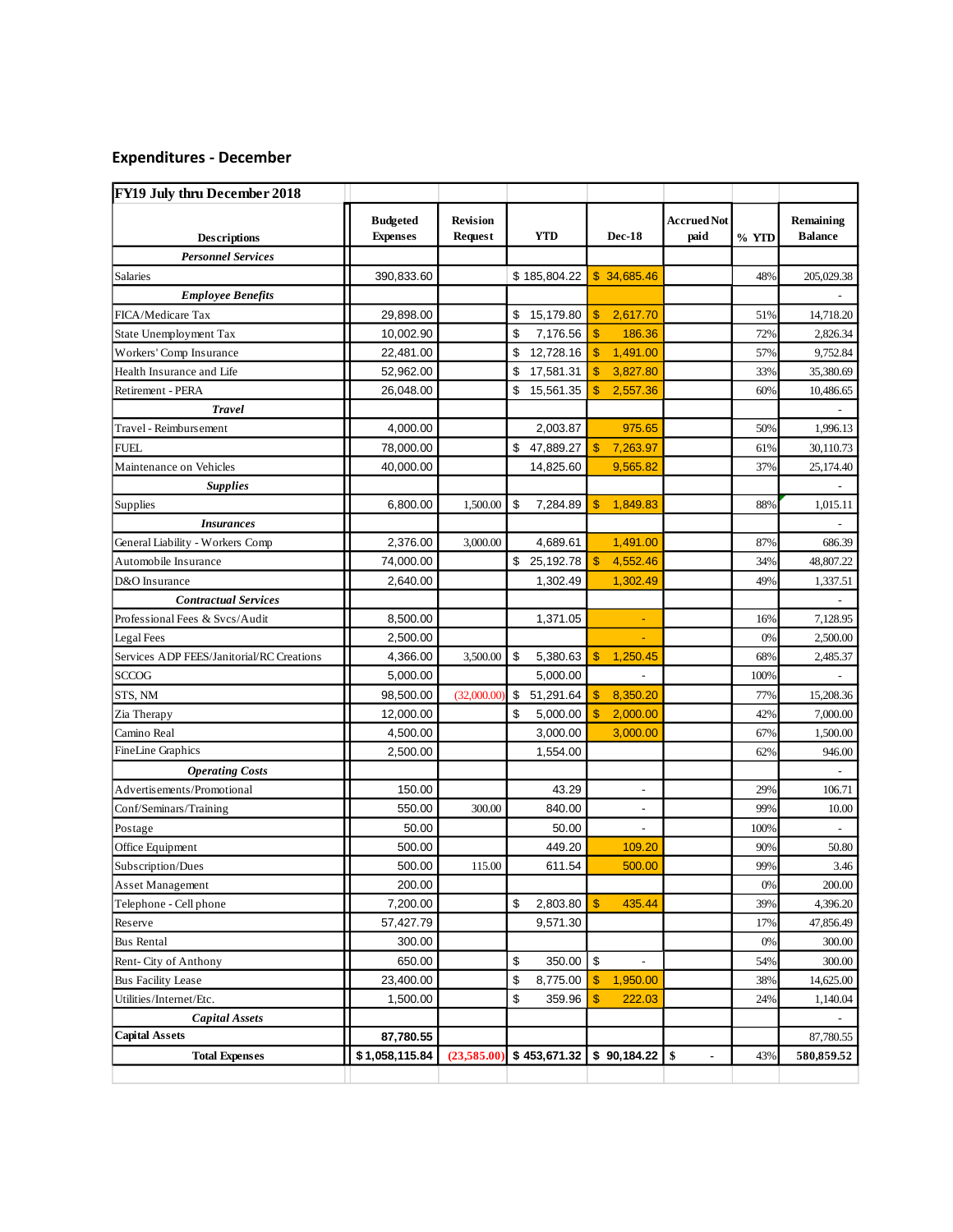#### **Revenues – December**

| <b>Dec-18</b>                         |               |                         |                                                              |                                          |                                           |         |                                    |                |                                            |           |
|---------------------------------------|---------------|-------------------------|--------------------------------------------------------------|------------------------------------------|-------------------------------------------|---------|------------------------------------|----------------|--------------------------------------------|-----------|
| <b>Support &amp; Revenue</b>          |               | <b>Budgeted Revenue</b> | <b>Revision</b><br><b>Request</b><br>Increase/<br>(Decrease) | $Y-T-D$<br><b>Received</b><br><b>PMT</b> | <b>Inwiced But</b><br><b>Not Received</b> | $%Y_TD$ | <b>Remaining</b><br><b>Balance</b> |                | <b>Revenues</b><br>over<br><b>Expenses</b> |           |
| Membership Dues                       |               |                         |                                                              |                                          |                                           |         |                                    |                |                                            |           |
| <b>CITY OF LAS CRUCES</b>             | $\mathcal{S}$ | 49,980.00               |                                                              | 49,980.00                                |                                           | 100%    | \$                                 | $\overline{a}$ |                                            |           |
| <b>DONA ANA COUNTY</b>                | $\mathcal{S}$ | 43,164.00               |                                                              | 43,164.00                                |                                           | 100%    | \$                                 |                |                                            |           |
| <b>SUNLAND PARK</b>                   | $\mathcal{S}$ | 7,208.00                |                                                              | 7,208.00                                 |                                           | 100%    | \$                                 |                |                                            |           |
| TOWN OF MESILLA                       | \$            | 1,124.00                |                                                              | 1,124.00                                 |                                           | 100%    | \$                                 |                |                                            |           |
| <b>VILLAGE OF HATCH</b>               | <sup>\$</sup> | 843.00                  |                                                              | 843.00                                   |                                           | 100%    | \$                                 |                |                                            |           |
| <b>CITY OF ANTHONY</b>                | $\mathcal{S}$ | 3,510.00                |                                                              |                                          | 3,510.00                                  | 0%      | \$                                 | 3,510.00       |                                            |           |
| <b>CITY OF ELEPHANT BUTTE</b>         | $\mathcal{S}$ | 732.00                  |                                                              | 732.00                                   |                                           | 100%    | \$                                 |                |                                            |           |
| <b>CITY OF TRUTH OR</b><br>$CONFQ$ \$ |               | 3,315.00                |                                                              |                                          | 3,315.00                                  | 0%      | \$                                 | 3,315.00       |                                            |           |
| TOWN OF WILLIAMSBURG                  | $\mathcal{S}$ | 229.00                  |                                                              | 229.00                                   |                                           | 100%    | \$                                 |                |                                            |           |
| Dona Ana County GRT                   |               | 350,000.00              |                                                              | 145,722.31                               | 29.166.67                                 | 42%     | \$                                 | \$175,111.02   |                                            |           |
|                                       |               |                         |                                                              |                                          |                                           |         |                                    |                |                                            |           |
| <b>NM DOT 5310</b>                    |               | 70,224.44               |                                                              |                                          |                                           | 0%      | \$                                 | 70,224.44      |                                            |           |
| NMDOT 5311                            |               | 127,453.35              | (41,394.16)                                                  | 86,059.19                                |                                           | 68%     | $\mathsf{\$}$                      |                |                                            |           |
| NMDOT 5311*                           |               | 382,333.05              |                                                              | 75,677.49                                | 38,487.51                                 | 20%     |                                    | \$268,168.05   |                                            |           |
| <b>Bus Fares/Ticket Sales</b>         |               | 12,000.00               |                                                              | 4,587.21                                 |                                           | 38%     | \$                                 | 7,412.79       |                                            |           |
| <b>Advertisement Revenue</b>          |               | 6,000.00                |                                                              |                                          |                                           | 0%      | \$                                 | 6,000.00       |                                            |           |
| Misc. Revenue                         |               |                         |                                                              |                                          |                                           |         |                                    |                |                                            |           |
| <b>TOTAL REVENUES</b>                 | \$            | 1,058,115.84            | \$(41,394.16)                                                | $\mathbb{S}$<br>415,326.20               | \$<br>74,479.18                           | 39%     |                                    | \$533,741.30   | \$                                         | 36,134.06 |
| * Funding Begins October 1st, 2019    |               |                         |                                                              |                                          |                                           |         |                                    |                |                                            |           |
|                                       |               |                         |                                                              |                                          |                                           |         |                                    |                |                                            |           |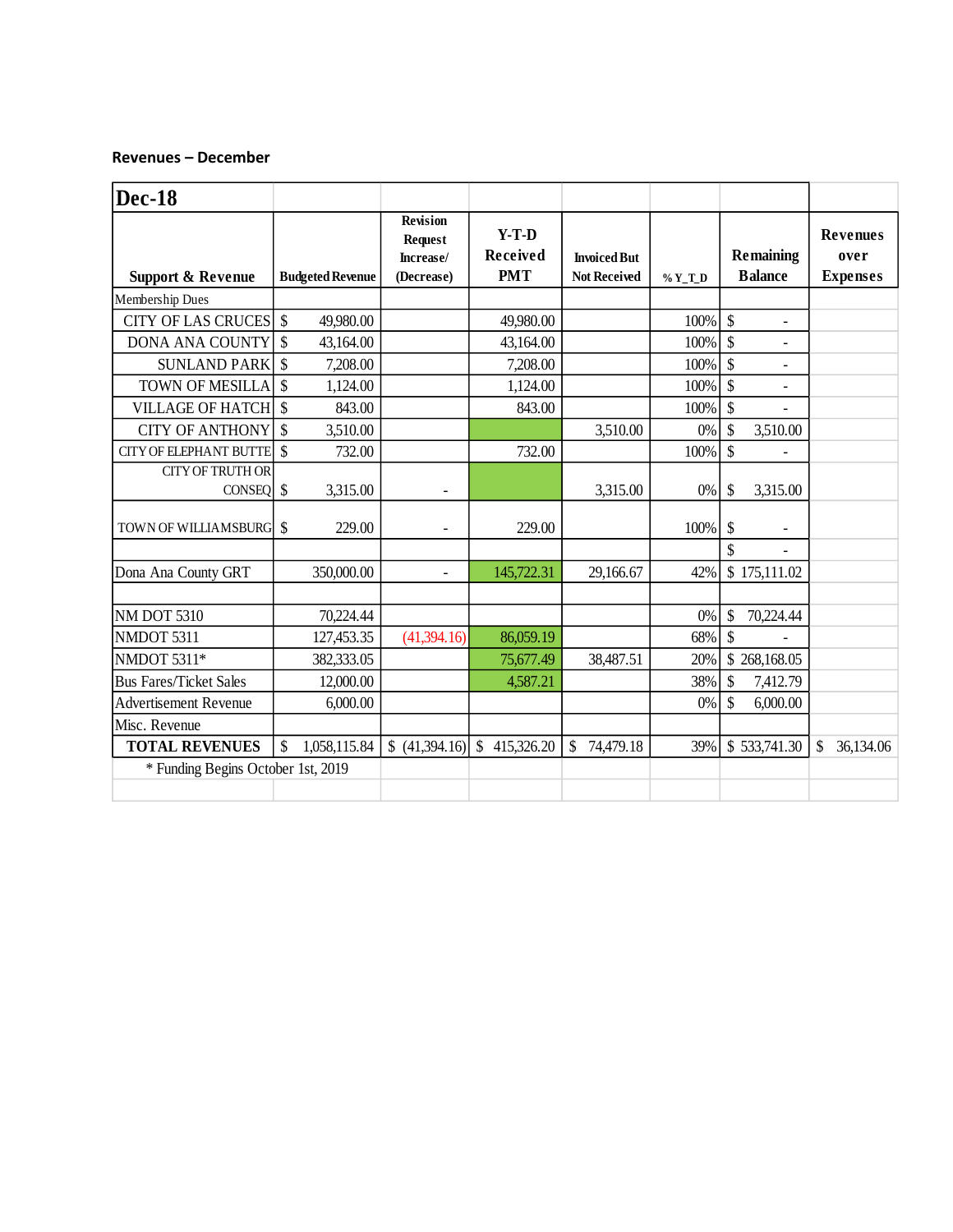#### **ITEM #7 – EXECUTIVE DIRECTOR'S REPORT - 0RAL PRESENTATION**

#### **ITEM #8 – DISCUSSION ITEMS**

- a. 54 Legislature First Session 2019 Capital Outlay Request Update
- b. Las Cruces Day in Santa Fe
- c. Books on the Bus
- d. Las Cruces Transportation Policy Review Committee
- e. Santa Teresa Border Area Transportation Plan—Sharon Thomas
- f. Workforce Connection Transportation Committee—Sharon Thomas
- g. SCRTD Meeting Schedule for the Year 2019
- h. STS Contract Early Closeout February 28, 2019

#### **ITEM: #9 – ACTION ITEMS**:

- a. A Resolution approving the Financial Statements as of December 31, 2018.
- b. A Resolution approving Budget Adjustments as of December 31, 2018.
- c. A Resolution approving the SCRTD Meeting Schedule 2019
- c. A Resolution approving the Early Closeout of the STS Contract, February 28, 2019.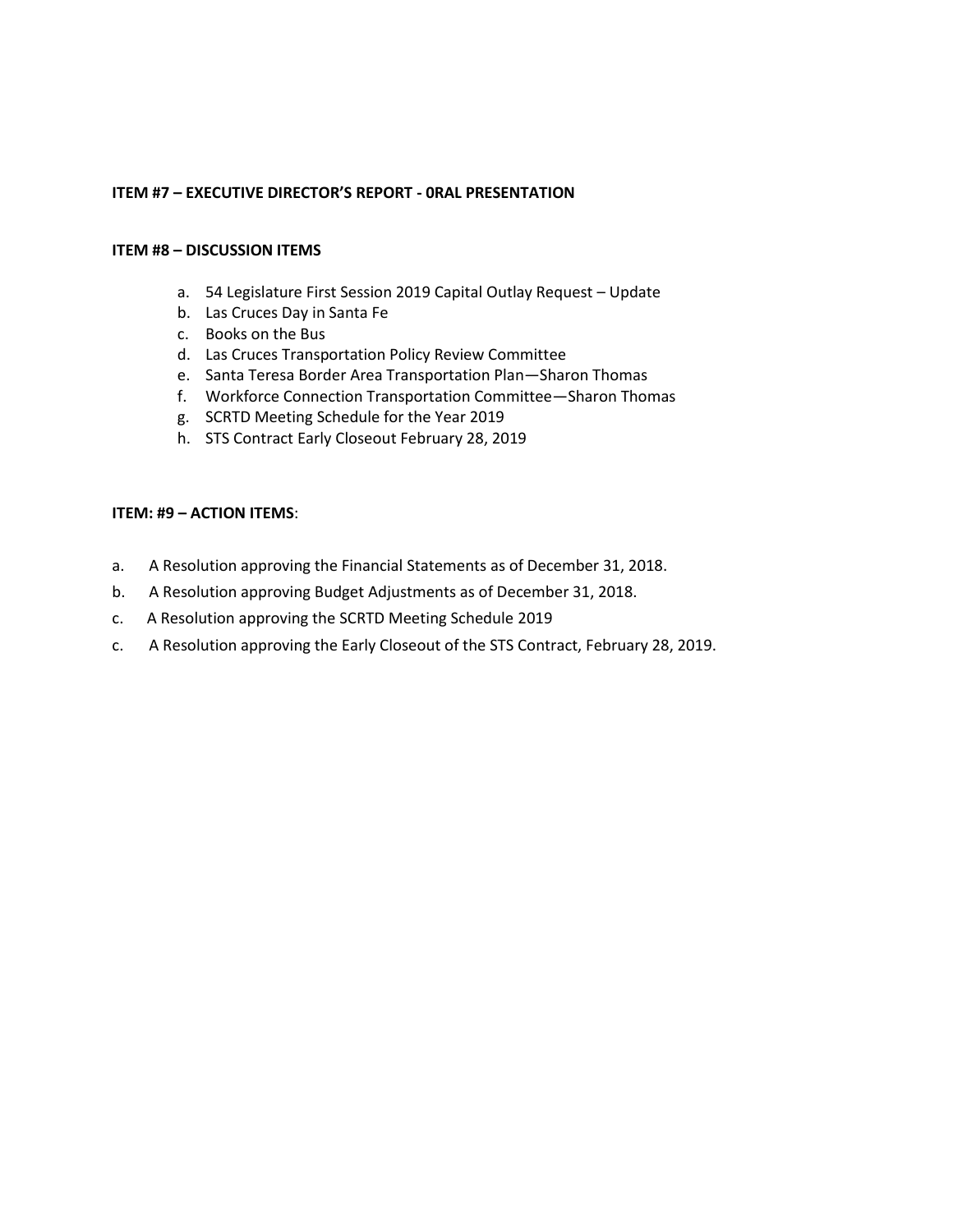**ITEM #9 – RESOLUTIONS**

**South Central Regional Transit District** 

**Resolution Number:** 

**A Resolution approving the Financial Statements and Budget as of December 31 th, 2018.** 

**WHEREAS**, the South Central Regional Transit District Board of Directors met in a meeting Wednesday, January 23<sup>th</sup>, 2019 in the Dona Ana County Offices, 845 N. Motel Blvd., Las Cruces, N.M.; and,

**NOW, THEREFORE, BE IT RESOLVED** by the Board of Directors of the South Central Regional Transit District does hereby approve the Financial Statements and Budget as of December 31st, 2018.

**ADOPTED AND APPROVED THE 23thDAY OF January 2019.**

Javier Perea, SCRTD Board Chair

ATTEST: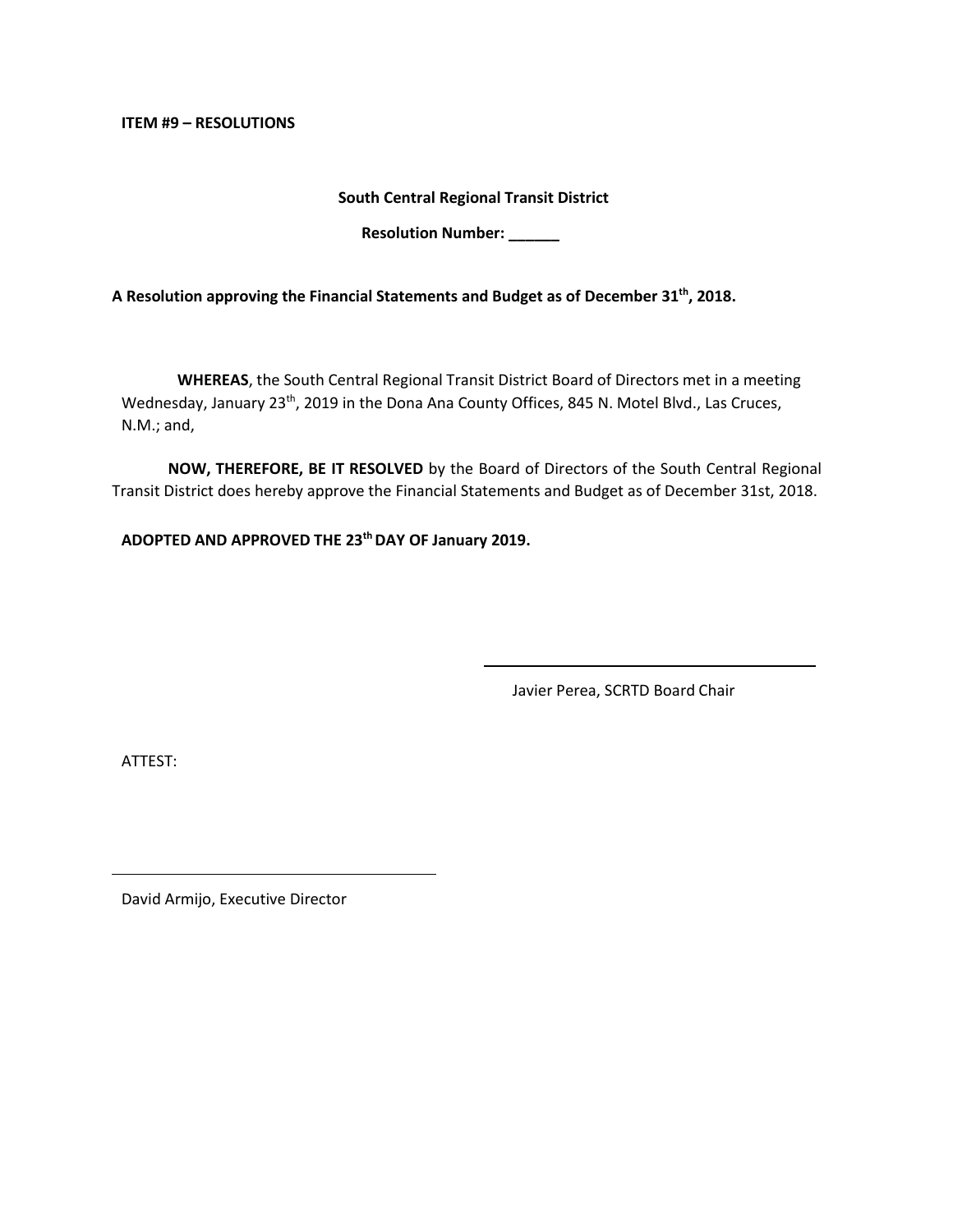**South Central Regional Transit District** 

**Resolution Number: \_\_\_\_\_\_**

**A Resolution approving the South Central Regional Transit District Fiscal Year 2018-2019 Budget Adjustments.**

**WHEREAS**, the South Central Regional Transit District Board of Directors met in a meeting Wednesday, January 23<sup>th</sup>, 2019 in the Dona Ana County Offices, 845 N. Motel Blvd., Las Cruces, N.M.; and,

**WHEREAS**, the South Central Regional Transit District accepts the Fiscal Year 2018-2019 Budget Adjustments.

**NOW, THEREFORE, BE IT RESOLVED** by the Board of Directors of the South Central Regional Transit District does hereby approve the Fiscal Year 2018-2019 Budget Adjustments.

**ADOPTED AND APPROVED THE 23 th DAY OF January 2019.**

Javier Perea, SCRTD Board Chair

ATTEST: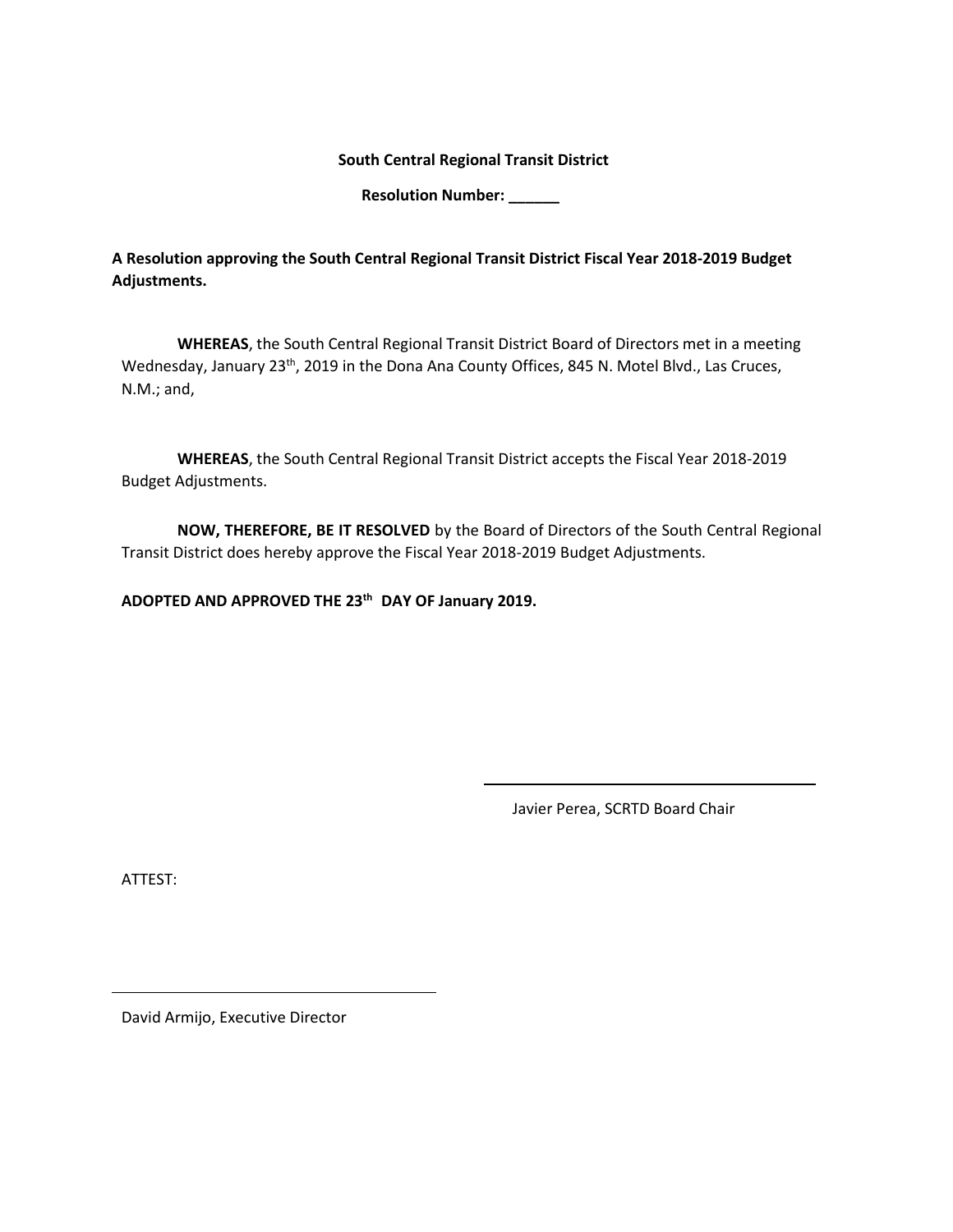**South Central Regional Transit District** 

**Resolution Number: \_\_\_\_\_\_**

**A Resolution approving the South Central Regional District Board Meeting Calendar for 2019.**

**WHEREAS**, the South Central Regional Transit District Board of Directors met in a meeting Wednesday, January 23<sup>th</sup>, in the Dona Ana County Offices, 845 N. Motel Blvd., Las Cruces, N.M.; and,

**WHEREAS**, the South Central Regional Transit District Board accepts the monthly meeting calendar whereby the Board meets on the fourth Wednesday of each month at 1:30 p.m.; and,

**WHEREAS**, the South Central Regional Transit District Board accepts the location of these meetings to be in the Dona Ana County Offices, 845 N. Motel Blvd., Las Cruces, N.M.;

**NOW, THEREFORE, BE IT RESOLVED** by the Board of Directors of the South Central Regional Transit District does hereby approve the Meeting Calendar for 2019.

**ADOPTED AND APPROVED THE 23 th DAY OF January 2019.**

Javier Perea, SCRTD Board Chair

ATTEST: